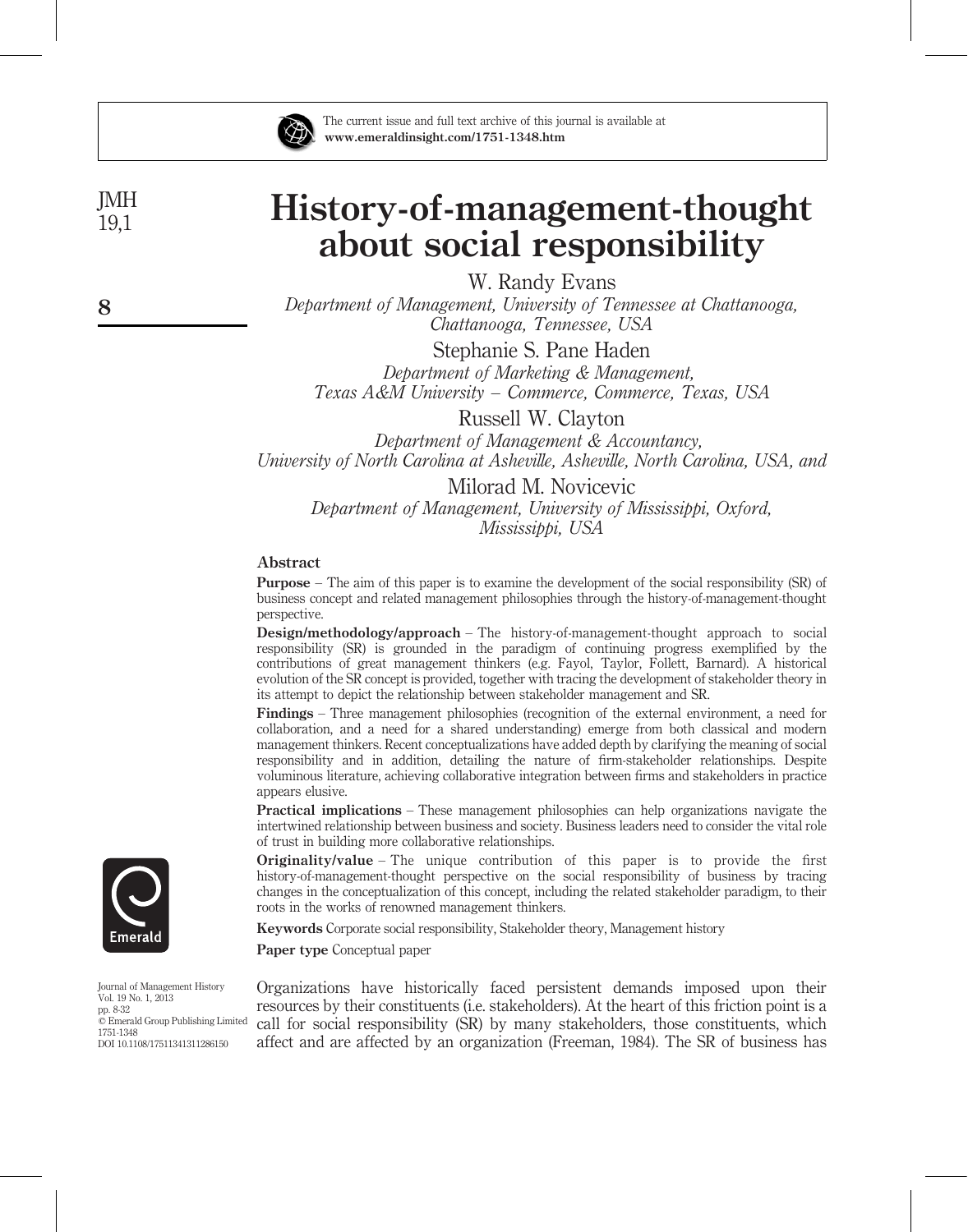attracted not only the attention of contemporary researchers (see Carroll and Shabana, 2010 for a review) but also has been increasingly examined from the historical point of view (e.g. Asongu, 2007; Carroll, 2008; Hoffman, 2007; Marens, 2008). For example, Marens' (2008) research focuses on the historical evolution of this literature beginning in the 1950s, whereas Hoffman (2007) looks at the origins of social responsibility as far back as the 1920s, while Asongu (2007) traces SR roots back to Ancient Mesopotamia in 1700BC. Curiously though, none of these studies examines the SR of business through a history-of-management-thought perspective.

The purpose of this paper is to examine the development of the concept of SR through the history-of-management-thought perspective. The history-of-managementthought perspective on SR espouses that current approaches are oftentimes products that have evolved from the past conceptualizations (Bedeian, 2004; Booth and Rowlinson, 2006; Van Fleet and Wren, 2005). The history-of-management-thought approach to the SR of business is grounded in the paradigm of continuing progress exemplified by the contributions of great management thinkers (e.g. Fayol, Taylor, Follett, Barnard). The presumption of progress in SR stems from the presumed historical modernization of the Western identity, as the proxy for all worldwide identities. The paradigm of progress is commonly viewed as coherent in spite of the contested claims about the primacy of equity over efficiency and equality over power in the relationships between the organization and the wider society (i.e. the public). This paradigm, canonized as the received knowledge about SR in the history-of-management-thought, has been often contested but seldom rejected (Wren and Bedeian, 2009). In this article, we investigate how modern SR management philosophies (e.g. principles to guide decision making) are genealogically linked to the management thought advocated by great thinkers of the past. Our goal is to assess whether history has been just repeating itself or whether significant progress has been made in our understanding of SR over time. Understanding how the present is connected to the past allows researchers and practitioners to gauge progress, be informed users of knowledge, and consider issues more critically (Bedeian, 2004). We first provide a historical evolution of the SR concept, focusing on the twentieth century and forward, as it developed into the idea of corporate social responsibility. Next, we trace the development of stakeholder theory to clarify the relationship between stakeholder management and SR. Third, we discuss how current thought and practice of SR share three similar philosophies (recognition of the external environment, collaboration, and a shared understanding) with classical management writers.

## Historical evolution of the social responsibility concept

While the concept of SR was not formally defined until the mid-twentieth century (e.g. Bowen, 1953), the seeds of SR emerged thousands of years ago and have grown with the evolution of commerce. Acknowledging "that the past exists in a reciprocal relationship with the present" (Bedeian, 2004, p. 93), we briefly highlight some of the ancestry of SR starting with the Code of Hammurabi drafted in 2250BC. This Code was a very early example of established laws governing business relationships with the public, including applicable pay rates and the conduct of business merchants (Luthans and Hodgetts, 1972). One law of the Code stipulated that "if a wine merchant allows riotous men to assemble in his house and does not expel them, he shall be put to death" (Luthans and Hodgetts, 1972, p. 3). This punishment illustrates a precedent for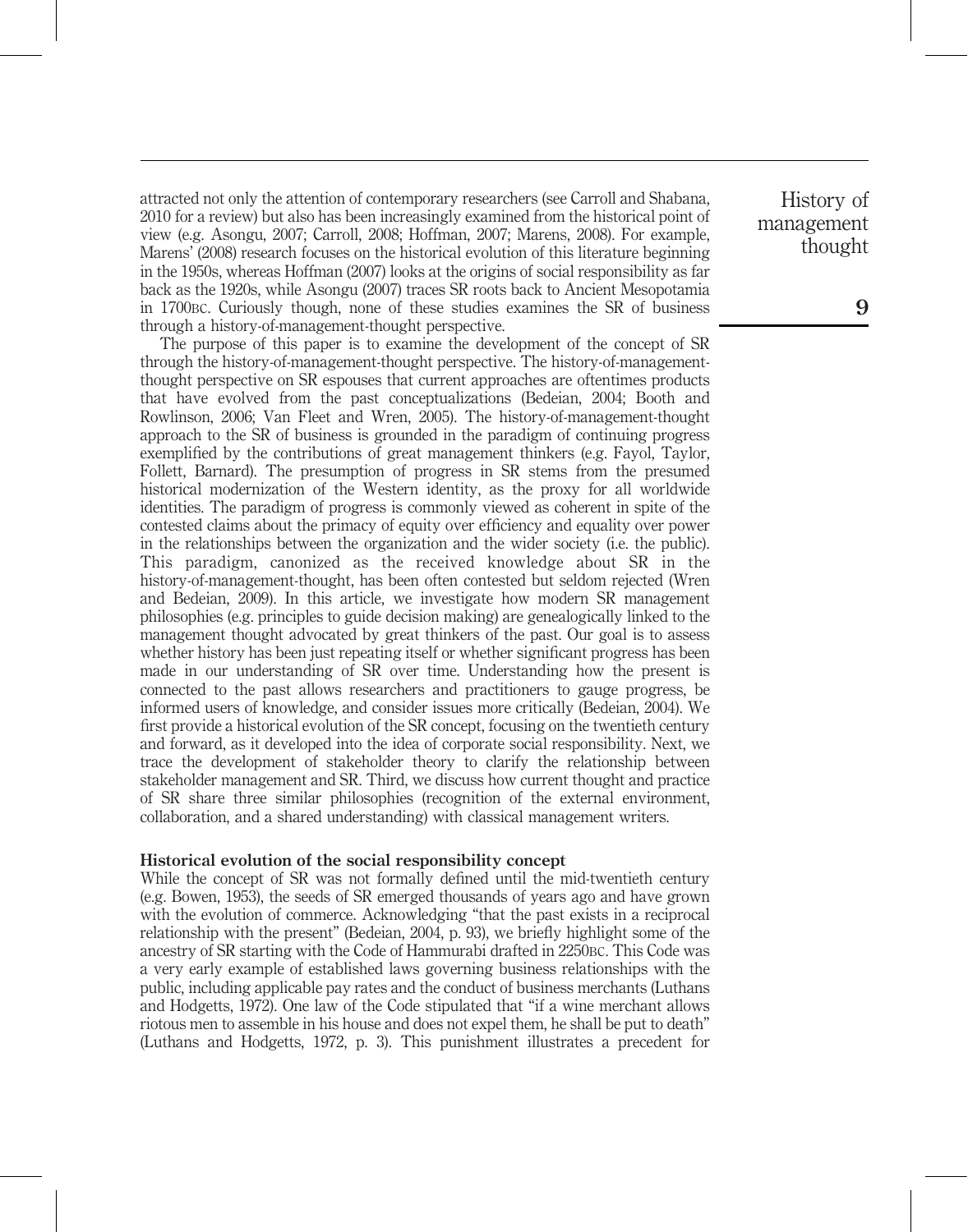imposing penalties against a business for failing to adhere to established societal codes of conduct.

In the medieval times, the idea of SR was advanced in the works of Saint Thomas Aquinas, a thirteenth-century theologian, who proposed that all trade transactions had a "just price" (Wren and Bedeian, 2009). During the Renaissance Age when the volume of commerce was significantly growing, Friar Johannes Nider scripted the first printed literary work of business ethics – De Contractibus Mercatorum, or translated, On the Contracts of Merchants (Nider, 1468/1966, p. 4), which contained precepts to govern the "transfer of possession of the goods of one owner to another." Friar Nider proposed trade rules for buying and selling justly, establishing the market value of goods, merchant security, and just and unjust contracts.

#### Social responsibility during the Industrial Revolution

The Industrial Revolution period saw the emergence of modern day factories and large scale business organizations, which engendered the need to address SR toward the labor force. During this time, Robert Owen (1771-1858) acted as a management pioneer who "sowed the first seeds of concern for the human element in industry" (Wren and Bedeian, 2009, p. 66). As a successful entrepreneur, Owen recognized that it was in the employer's best interest to support the workers well-being through fair treatment and adequate wages. Heald (1970, p. 4) further states that Owen believed that,

Humane conditions within the factory, decent circumstances of housing and living, provision for the education of the community's children were all woven into the seamless web of a healthy and productive society.

Many companies operating at this time early in the Industrial Revolution did not follow Owen's example but rather exploited their power and engaged in objectionable labor practices (Frederick et al., 1988). In response, the US Congress began passing laws in the 1890s to restrict the actions of large companies. Legislators asserted that businesses were responsible to not only shareholders, but also society at large and passed legislation addressing corporate trusts, child labor, and employee safety (Farmer and Hogue, 1985).

#### Social responsibility in the early twentieth century

In support of this US legislation that addressed some aspects of public impact of business, many public figures in the early 1900s began to emphasize the responsibility of businesses toward community, and urged businessmen to recognize how their company policies affected society (Heald, 1970). For example, the President of Yale University, Arthur T. Hadley, warned businessmen in 1906 not to be short-sighted of societal criticisms. Hadley (as stated in Heald, 1970, p. 29) argued that a president of a large corporation is not only "trustee for stockholders and creditors of the corporation", but also, "trustee on behalf of the public".

At the onset of the twentieth Century, the scientific management movement heralded not only a task efficiency focus, but it also emphasized improving working and living conditions. Frederick Winslow Taylor, the father of scientific management, spoke often of the mutuality of interests between workers and management, accentuating principles of friendly cooperation. This cooperation was to be achieved through a "mental revolution," which was the essence of scientific management: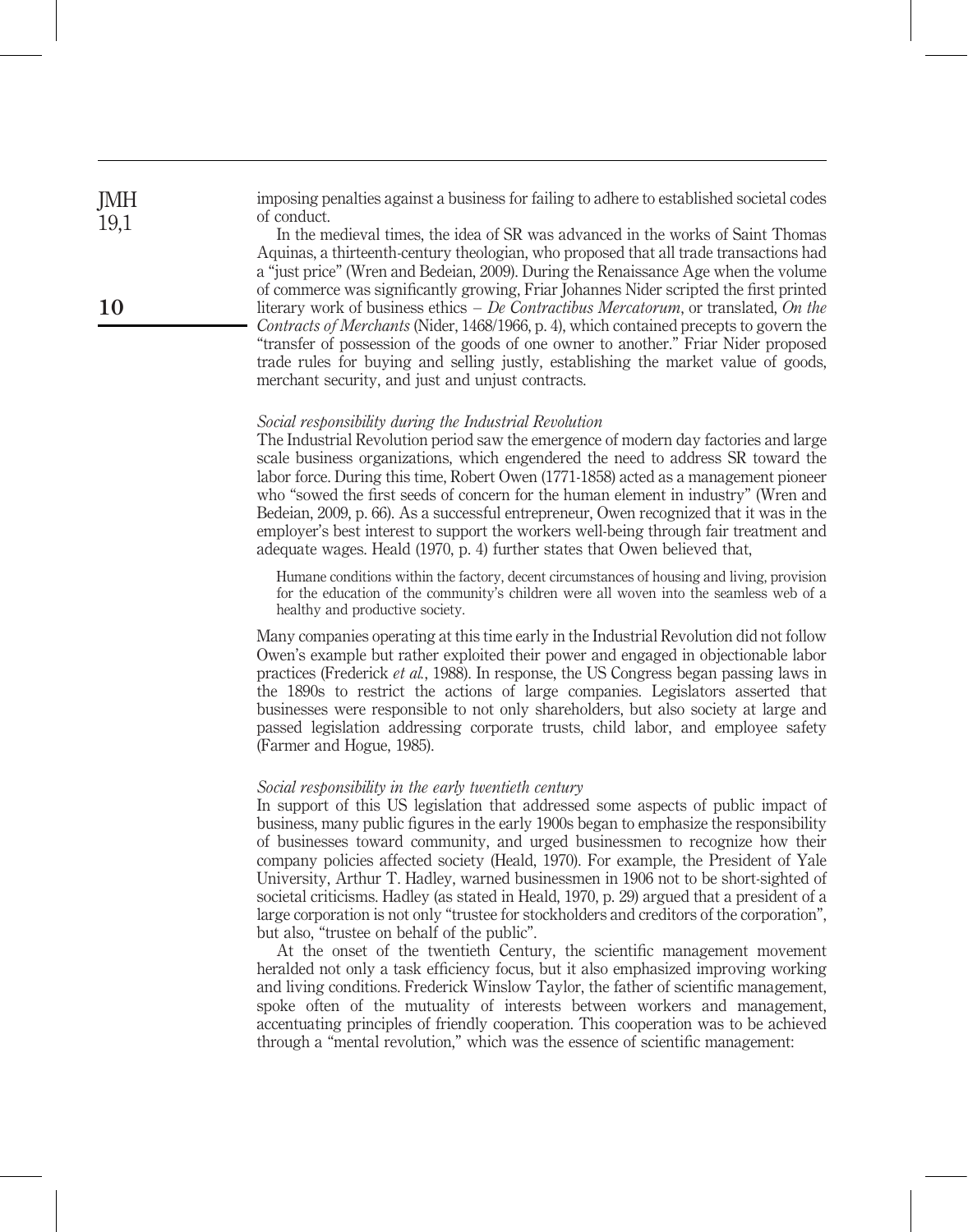The great revolution [...] is that both sides take their eyes off the division of the surplus (money) [...] and together turn their attention toward increasing the size of the surplus until [...] it is no longer necessary to quarrel over how it shall be divided. They both realize that when they substitute friendly cooperation and mutual helpfulness for antagonism and strife they are together able to make this surplus so enormously greater [...] (Taylor, 1912, pp. 1,388-1,389).

Taylor's fourth principle, recommending equal responsibility between the employee and management, with managers helping, encouraging, and smoothing the way for their employees (Taylor, 1911), promoted this idea of cooperation and a responsibility of management to its workers. This focus on SR was furthered by Henry Gantt (1919, p. 15), a prominent associate of Taylor, who stated that "the business system must accept its social responsibility and devote itself primarily to service, or the community will ultimately make the attempt to take it over". This belief that society should have authority over business reoccurred in the thoughts of later management thinkers.

Two leading businessmen of the early twentieth century also showed awareness of SR. John D. Rockefeller, Jr questioned whether the only goal of business should be creating wealth or whether the health and happiness of employees should also be a concern (Luthans and Hodgetts, 1972). To him, the well-being of workers was as important as producing goods and providing services. Rockefeller did not act solely on the basis of altruism, but also on a pragmatic basis as he desired to deter government interference with his businesses. Another proponent of SR was Henry Ford who emphasized service before profits. Ford stated that greed and waste were antagonists of service (Ford, 1922). Service was reflected in providing consumers with desired products at a minimal cost and encompassed production efficiencies. Thus, profits would follow from providing service. Ford's support for SR was expressed in response to criticism about labor conditions in his plants, but was never articulated into a company policy. Nevertheless, whether motivated by true societal concerns or by profits, these actions by Rockefeller and Ford demonstrate that business does not operate in isolation from society.

## The modern era of social responsibility

The beginning of the modern era of SR is generally marked by the 1953 publication Social Responsibilities of the Businessman (Carroll, 1979). This book, authored by Howard R. Bowen, is considered the first definitive book on SR (Carroll, 1999). Bowen (1953) asserted that managerial thinking had evolved to the point that managers recognized not only their right to earn a reasonable profit, but also their duty to conduct business with a concern for all affected parties. This theme was also addressed in Leadership in Administration, written by Selznick (1957), who examined the nature of leadership in large organizations from a sociological perspective. Selznick asserted that organizations must at times adapt to external forces in the wider society. While such social forces may constrain organizational flexibility, an effective leader is one that accounts for such pressures yet does not allow any single viewpoint to dominate decisions concerning the overall enterprise. William Frederick (as cited in Wokutch and Mallott, 1998) indicates that 1959 was another important year in solidifying the relevance of SR in the field of management. Two landmark studies, one published by the Carnegie Foundation and the other by the Ford Foundation, issued critical reports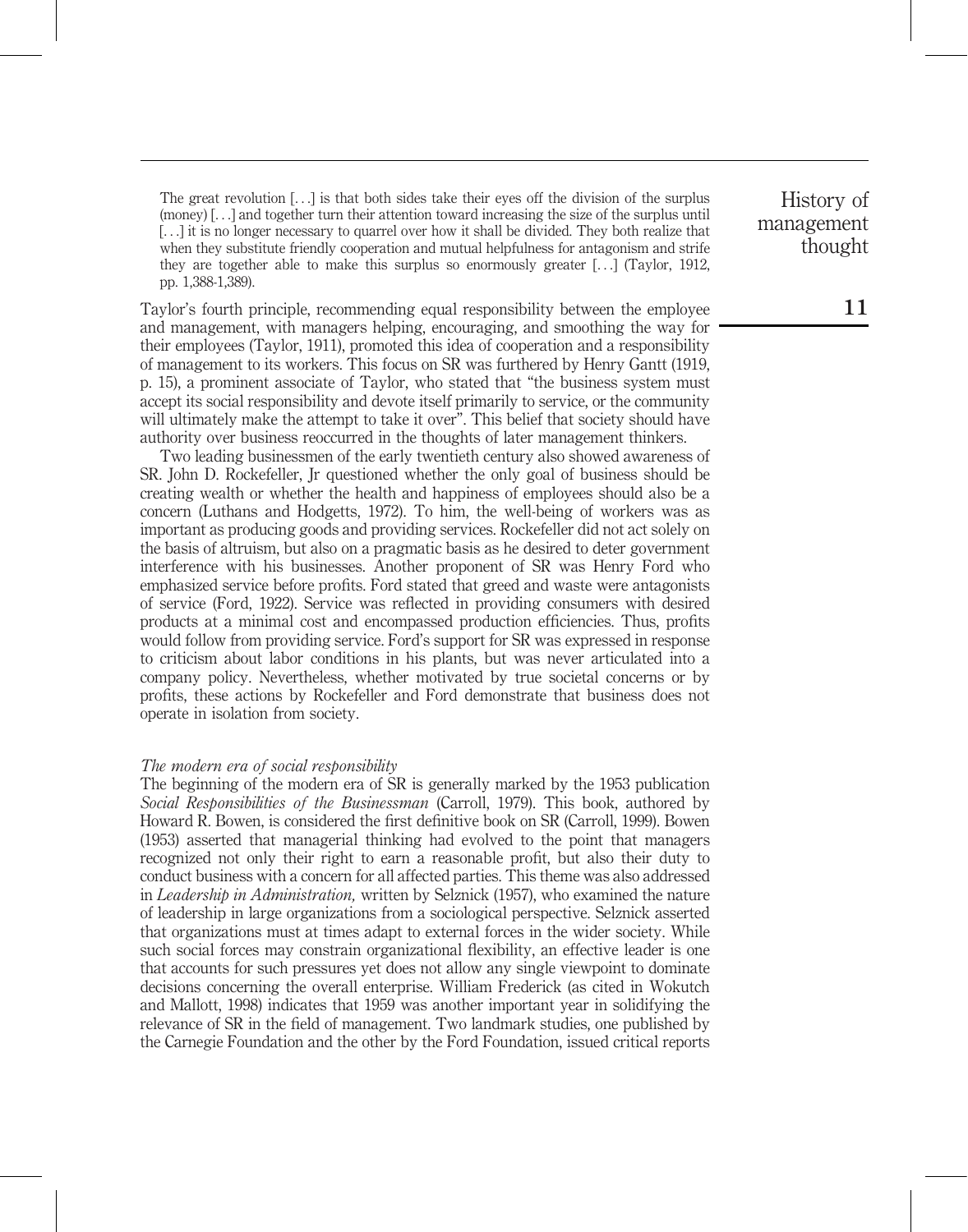of business schools pointing to their failure to include the business-society relationship in educational curriculum.

Starting in the 1960s and in the decades thereafter, the development of SR gained momentum and evolved into a concern of scholars for corporate social responsibility (CSR). Keith Davis, considered a forerunner of the modern CSR field (Carroll, 1999; Wren and Bedeian, 2009), stated that he was actually pushed into the social issues arena by businesspeople in the 1960s, rather than the other way around (Wokutch and Mallott, 1998). According to Davis, many businesses seemed lost at the time and were seeking guidance on how to address social issues since these matters were not being discussed in academic classrooms. Davis and others moved to fulfill this need during the late 1960s and early 1970s, further solidifying the growing CSR management field. The effect of these decades on the field of CSR is further clarified by Wood (1991, p. 383):

In the 1960s and early 1970s, one shock after another – the OPEC oil crisis and resulting economic stagflation; the dramatic regulatory successes of environmental, consumer protection, and civil rights activists; business crises involving political payoffs, life-threatening products, and toxic pollution – pounded home the message that the business environment was social and political, not just economic and technological.

Carroll (1979) provided conceptual clarity regarding the notion of CSR by delineating four types of business responsibilities: economic, legal, ethical, and discretionary. His conceptualization of CSR attempts to encompass the full range of obligations organizations have to society. He espoused a central claim of modern era thinkers that CSR actions go above and beyond the basic legal requirements and incorporate actions that address concerns of constituents beyond shareholders. This does not imply that firms are not responsible for earning profits; to the contrary, firms are indeed in business to earn profits. The essence of CSR though appears to be social responsibilities, those voluntary actions (e.g. adherence to established norms and actions that support community), which are undertaken to address more than the fundamental responsibilities of profits and obeying the law (Carroll, 1999; Carroll, 2008). Thus, CSR is multifaceted and encompasses a number of topics, including, but not limited to, philanthropy, managerial values, corporate governance, political involvement/behavior, regulation, ethics, and of course, monetary matters such as finance/economics. Examples of CSR include support of the local community, charitable events, non-discrimination, expanded worker benefits, operating efficiently, minimizing pollution, transparency, product safety, and generating profits.

Beyond the aforementioned works, there were other scholars that contributed to the evolution of the SR of business. An exhaustive list of works would however stretch far beyond the scope of this article. Table I provides a select summary of some of the contributions we have emphasized, and in addition, highlights several other important works published in the modern era. These particular works were selected for inclusion in the table based on the contributions made to the existing SR literature at the time of their publication and the evolution of CSR as a management concept.

Over time many justifications, from economic to social, have been put forth by proponents and opponents of CSR. Davis (1973) provided a now-often-cited overview of the primary arguments from both sides. Points underlying this debate surrounding CSR illuminate many and varied ways that business and society are connected. Moreover, we use Davis' work as a baseline to evaluate further developments (Van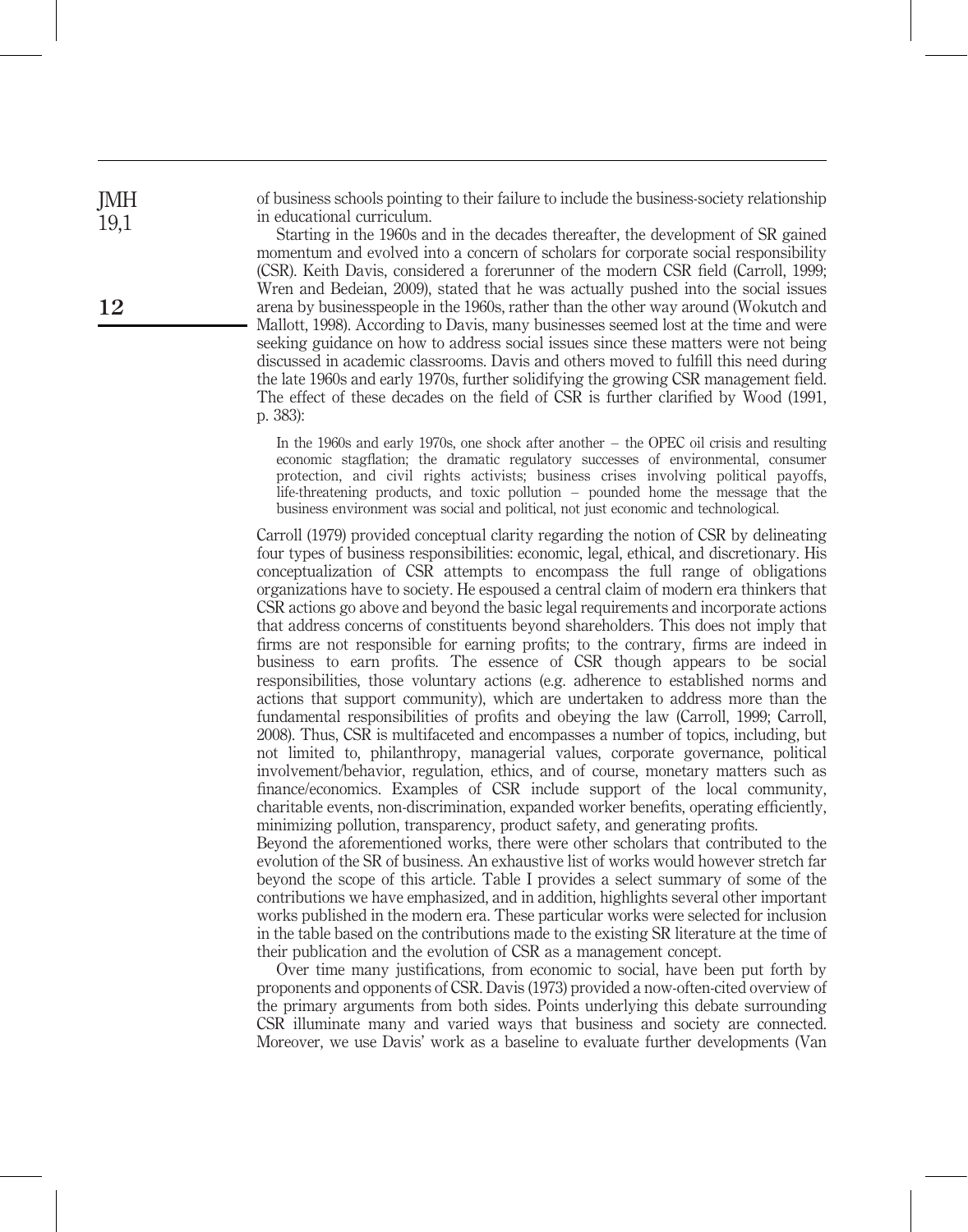| Author                                                                                                     | Year | Title of work                                                                                                    | Contribution to the evolution of CSR                                                                                                                                                                        |
|------------------------------------------------------------------------------------------------------------|------|------------------------------------------------------------------------------------------------------------------|-------------------------------------------------------------------------------------------------------------------------------------------------------------------------------------------------------------|
| Howard Bowen                                                                                               | 1953 | Social Responsibilities of the Businessman                                                                       | Offered an initial definition of social                                                                                                                                                                     |
| Philip Selznick                                                                                            | 1957 | Leadership in Administration: A Sociological<br>Interpretation                                                   | Argued that executives become "statesmen"<br>organizations and become concerned with<br>when they assume leadership roles in<br>responsibility.                                                             |
| Keith Davis                                                                                                | 1960 | responsibilities?", California Management<br>"Can business afford to ignore social<br>Review                     | social responsibility should match his degree of<br>which states that a businessman's degree of<br>Proposed the "Iron Law of Responsibility"<br>social needs and pressures                                  |
| Richard Cyert and James March                                                                              | 1963 | A Behavioral Theory of the Firm                                                                                  | organization; Addressed "public interest" and<br>Explored the economic decision making of an<br>social power                                                                                                |
| Morrell Heald                                                                                              | 1970 | Company and Community, 1900-1960<br>The Social Responsibilities of Business:                                     | Discussed both the theory behind and the<br>practice of social responsibility<br>"social welfare"                                                                                                           |
| Committee for Economic Development (CED)                                                                   | 1971 | Social Responsibilities of Business Corporations                                                                 | changing social contract between business and<br>Provided a practitioner-based view of the<br>society                                                                                                       |
| S. Prakash Sethi                                                                                           | 1975 | "Dimensions of corporate social performance:<br>An analytical framework", California<br>Management Review        | Discussed three different "dimensions of<br>corporate social performance" or CSP                                                                                                                            |
| Archie Carroll                                                                                             | 1979 | corporate social performance", Academy of<br>"A three-dimensional conceptual model of<br>Management Review       | construct that was embedded in a model of CSP<br>Provided a four-part definition of the CSR                                                                                                                 |
| Frank Tuzzolino and Barry Armandi                                                                          | 1981 | corporate social responsibility", Academy of<br>"A need-hierarchy framework for assessing<br>Management Review   | to Maslow's (1954) hierarchy, to help assess or<br>Proposed a need-hierarchy framework, similar<br>measure CSR                                                                                              |
| Rich Strand                                                                                                | 1983 | adaptations to the social environment",<br>"A systems paradigm of organizational<br>Academy of Management Review | (continued)<br>Proposed a systems paradigm of organizational<br>adaptations to the social environment to show<br>how different constructs associated with CSR<br>fit into an organization-environment model |
| Table I.<br>A summary of significant<br>works published during<br>the modern era of CSR<br>$(1950 - 2000)$ |      |                                                                                                                  | History of<br>management<br>thought<br>13                                                                                                                                                                   |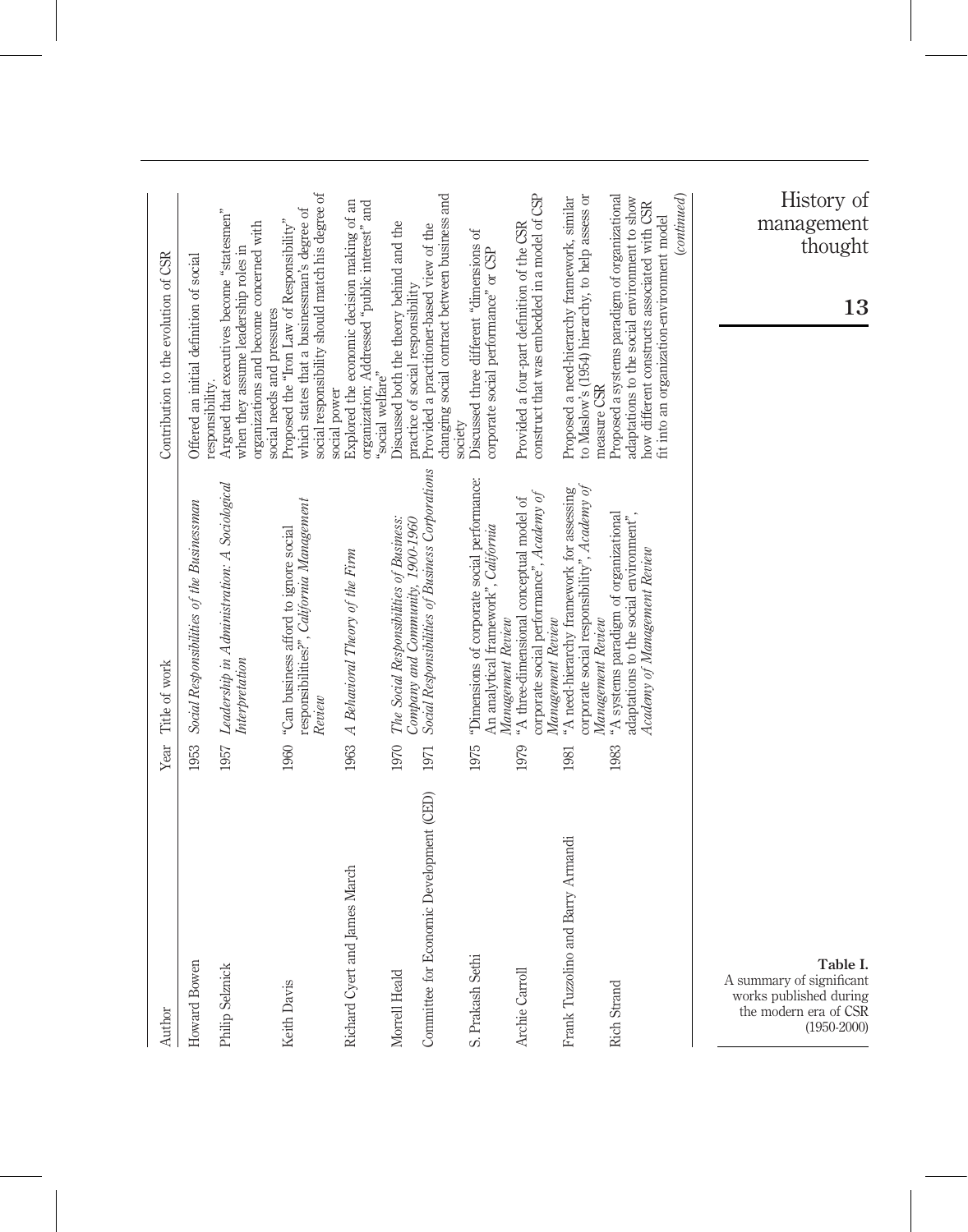| Table I.                                               |      |                                                                                                                                                  | JMH<br>19,1<br>14                                                                                                                                                                                                                              |
|--------------------------------------------------------|------|--------------------------------------------------------------------------------------------------------------------------------------------------|------------------------------------------------------------------------------------------------------------------------------------------------------------------------------------------------------------------------------------------------|
| Author                                                 | Year | Title of work                                                                                                                                    | Contribution to the evolution of CSR                                                                                                                                                                                                           |
| Peter Drucker                                          | 1984 | responsibility", California Management Review<br>"The new meaning of corporate social                                                            | proposed a new definition of CSR that included<br>After originally writing on the topic in 1954,<br>the importance of business making a profit                                                                                                 |
| Kenneth Aupperle, Archie Carroll, and John<br>Hatfield | 1985 | "An empirical investigation of the relationship<br>profitability", Academy of Management Journal<br>between corporate social responsibility and  | One of the first studies to use a definitional<br>construct of CSR as a measure of CSR                                                                                                                                                         |
| Steven Wartick and Philip Cochran                      | 1985 | performance model", Academy of Management<br>"The evolution of the corporate social<br>Review                                                    | dimensions of CSP, reclassified as principles,<br>Carroll's (1979) work and his three proposed<br>Proposed a CSP model that expanded upon<br>processes, and policies                                                                           |
| Donna Wood                                             | 1991 | "Corporate social performance revisited",<br>Academy of Management Review                                                                        | Revised the CSP model, making it much more<br>comprehensive                                                                                                                                                                                    |
| Archie Carroll                                         | 1991 | "The pyramid of corporate social responsibility:<br>organizational stakeholders", Business<br>Toward the moral management of<br>Horizons         | provided a transition from CSR to stakeholder<br>Revised his four-part definition of CSR and<br>theory                                                                                                                                         |
| Philip Selznick                                        | 1992 | The Moral Commonwealth: Social Theory and<br>the Promise of Community                                                                            | responsibility and accountability, social ethics,<br>Addressed topics such as corporate<br>and moral and social equality                                                                                                                       |
| Michael Russo and Paul Fouts                           | 1997 | environmental performance and profitability",<br>"A resource-based perspective on corporate<br>Academy of Management Journal                     | relationship between environmental and firm<br>Used the resource-based view of the firm to<br>performance and found that it paid to be<br>explore whether there was a positive<br>"green"                                                      |
| Daniel Greening<br>Richard Johnson and                 | 1999 | social performance", Academy of Management<br>institutional ownership types on corporate<br>"The effects of corporate governance and<br>purnal   | assessing these variables with overall measures<br>institutional investors on different dimensions<br>of corporate social performance, rather than<br>Found it was beneficial/more informative to<br>examine the effects of different types of |
| Diane Swanson                                          | 1999 | performance", Academy of Management Review<br>"Toward an integrative theory of business and<br>society: a research strategy for corporate social | topics and proposed a normative-descriptive<br>Reconfigured corporate social performance<br>theory of business and society                                                                                                                     |
|                                                        |      |                                                                                                                                                  |                                                                                                                                                                                                                                                |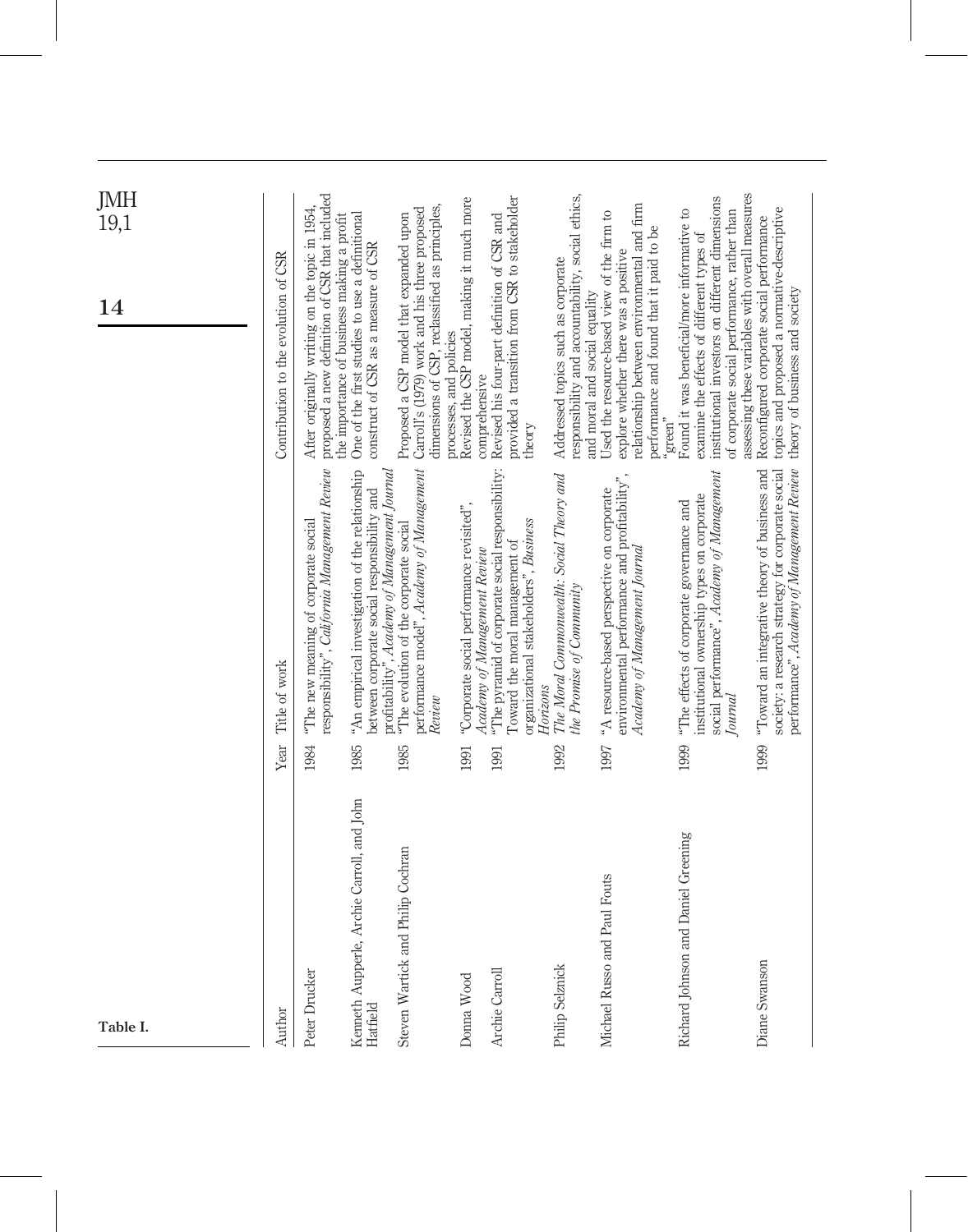Fleet and Wren, 2005) because even 35 years after Davis' summary was published, these arguments still shape much of the recent literature addressing the CSR dilemmas.

# Arguments for CSR

Long-run self-interest. This argument posits that a business must be sensitive to and respond to the needs of society if it expects to earn a profit over the long-run (Davis, 1973). If a firm is conscious of the community's needs and invests in local social programs, a long-run profit can be achieved. Jones (1995) argues that CSR reflects the long-run self-interest of a business because it leads to improved profitability. He models the relationship between a firm and its stakeholders using the concept of a contract (Jones, 1995). Transactions, exchanges, and formal documentation entered into between the parties are governed by a contract. "Firms that contract with their stakeholders on the basis of mutual trust and cooperation will have a competitive advantage over firms that do not" (Jones, 1995, p. 422); therefore, behavior deemed ethical and consistent with CSR is beneficial by lowering a firm's cost structure. Examples of lower costs include reduced transaction costs, agency costs, and monitoring costs.

Public image. If a firm can enhance its public image via socially responsible actions, it may be able to acquire more customers and better employees (Davis, 1973). Research suggests that customers are pushing companies to pursue strategies that are socially responsible (Vandermerwe and Oliff, 1990). Researchers have also found that business can effectively use SR as a strategy for creating a positive reputation and attracting quality employees (e.g. Bhattacharya et al., 2008; Evans and Davis, 2011).

Viability of business. The Iron Law of Responsibility, proposed by Davis and Blomstrom (1966, p. 95), claims "in the long-run, those who do not use power in a manner that society considers responsible will tend to lose it." In other words, society will revoke the power of a business if it acts irresponsibly. Shrivastava (1994) argues, using the context of the natural environment, that companies have been the primary engines of economic growth and therefore bear responsibility to correct ecological problems created by their actions. If a company is viewed as irresponsible, society may revoke its support in response (e.g. boycott, withdraw resources, or lobby against).

Avoidance of government regulation. Since government regulation is often costly and can limit decision alternatives, it can be beneficial for a firm to proactively engage in socially responsible behavior to decrease government interference and restriction (Davis, 1973). While early attempts at CSR were made in response to government mandates and often involved coercion and remuneration (Sharma and Ruud, 2003), more recent approaches to CSR involve voluntary effort on the part of firms, and the collaboration between firms and the government (De Bruijn and Nordberg Bohm, 2003).

Socio-cultural norms. Society has a set of culturally accepted behavioral norms that individuals are expected to obey. Businesses are expected to follow the same established norms of behavior (Davis, 1973). This argument shares common ground with the principle of public responsibility put forth by Wood (1991, p. 390) that asserts "businesses are responsible for the outcomes related to their primary and secondary areas of involvement with society." Simply stated, businesses are responsible for their own actions.

Stockholder interest. It was also suggested that SR can benefit firm stockholders (Davis, 1973). Researchers have found that SR actions and investments can lessen the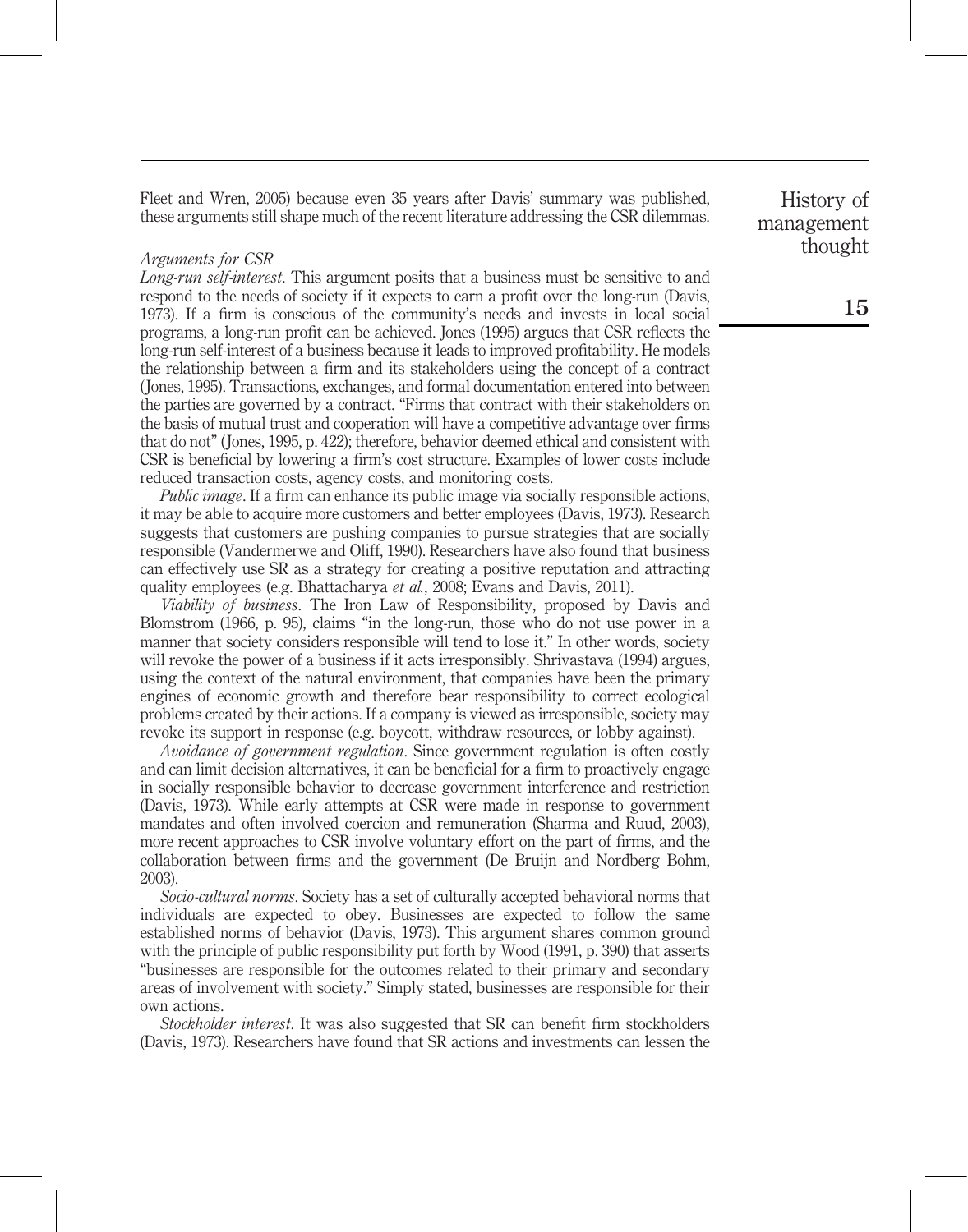diversifiable risk in stock returns, decrease the overall business risk of a firm, and potentially improve long-term risk-adjusted performance (Boutin-Dufresne and Savaria, 2004), all of which are advantageous to stockholders. Findings from 30-plus years of research examining the CSR-firm financial performance relationship are however equivocal and it is difficult to draw definitive conclusions (Garcia-Castro *et al.*, 2010).

Let business try. Others have been unsuccessful in conquering social problems, so business should be given the opportunity (Davis, 1973). For example, we see over a century of effort expended towards environmental protection in the United States, which started in the latter part of the nineteenth century (Buchholz, 1993; Udall, 1963). Writers and activists such as Henry David Thoreau, John James Audubon, and John Muir were early leaders of the conservation movement (Udall, 1963). Environmental legislation, such as the Forest Reserve Act of 1891 and the Rivers and Harbors Act of 1899, were also passed during this time period. Writers, philosophers, historians, naturalists, and activists, as well as large institutions such as the government, have promoted SR in the form of environmental conservation for over 100 years, but the environment is still plagued by devastating events. As such, business should be encouraged to be of further assistance.

Business has the resources. Extending the previous argument, one reason businesses should try is because they possess the magnitude of resources necessary. Beyond money, businesses have the management talent, functional expertise, and innovative ability to deal with complex societal issues (Davis, 1973). One example of a company fostering innovative ideas is Interface, Inc, a carpet manufacturer recognized for its sustainable practices. Interface has championed a waste reduction initiative that not only benefits the environment but has also resulted in improved productivity, teamwork, motivation, and commitment among employees (Romm, 1994) along with saving over \$50 million in waste elimination in a three-year period (Woestendiek, 1998). In the twenty-first century, Interface is also exploring recyclable materials and alternative energy sources as it strives towards its sustainability goals. CEO Ray Anderson discusses many of the things his company is doing to achieve both financial and environmental success in a recent book, Business Lessons from a Radical Industrialist (Anderson and White, 2009).

Problems can become profits. While not all problems can be reframed into profitable opportunities, innovations can transform certain problems into profitable projects (Davis, 1973). Drucker (1984, p. 62) believed that businesses could profitably capitalize on SR issues stating "the proper social responsibility of business is to tame the dragon, that is turn a social problem into economic opportunity and economic benefit". However, the research examining CSR and financial performance has yielded inconclusive results (Margolis and Walsh, 2001; Orlistizky et al., 2003) with no definitive answers as to whether a firm's CSR strategy is correlated to economic returns.

Prevention is better than curing. Dealing with social problems before they balloon into colossal problems will save time and money in the long run (Davis, 1973). An organization that acts proactively may be able to avoid criminal investigations and preserve organizational integrity and a reputation for ethical conduct (Schillaci and Radler, 2000). Avoiding criminal investigations can save the time and money associated with criminal charges, court trials, and fines and can help maintain a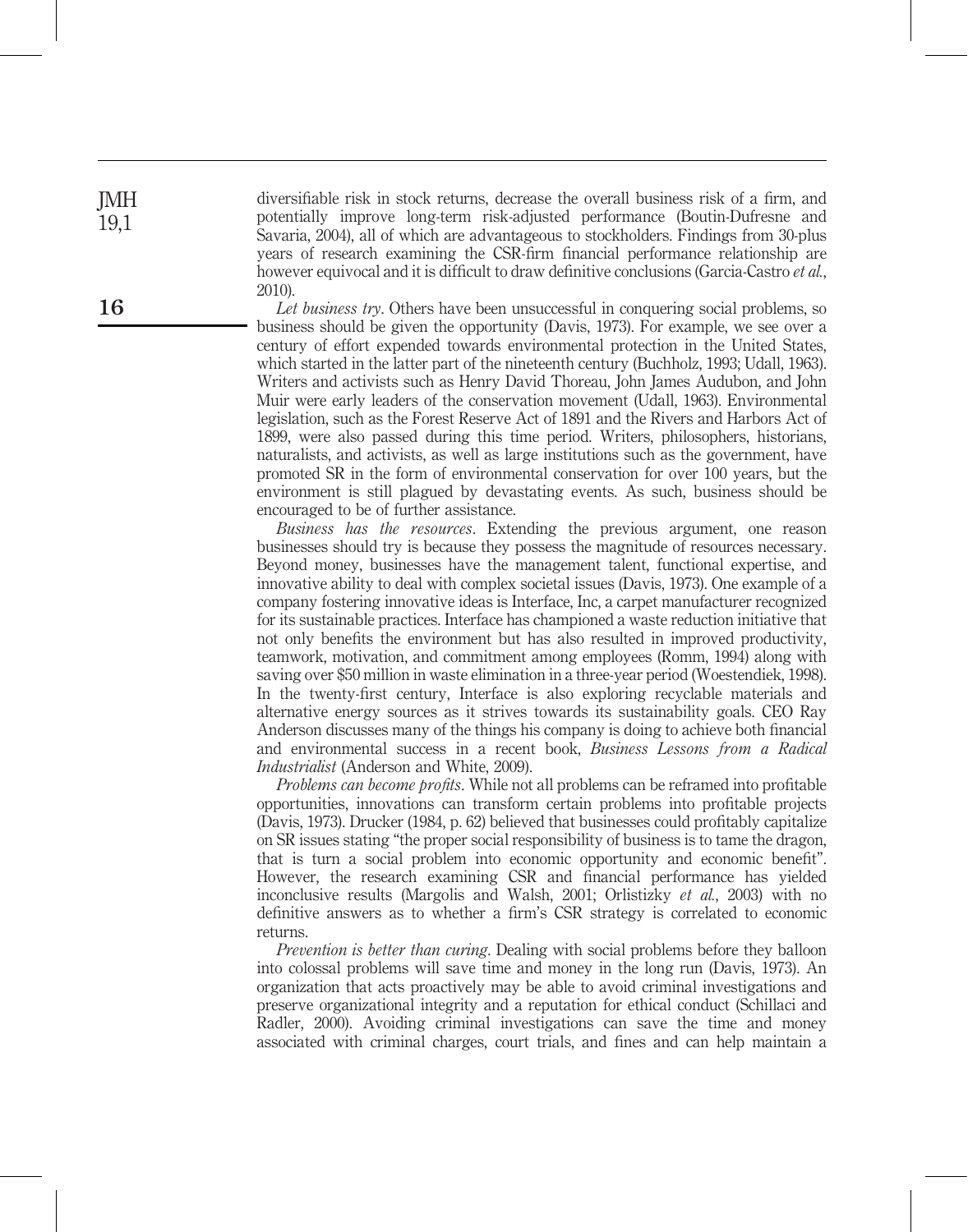positive reputation by evading damaging news headlines. For instance, many organizations are now demonstrating proactivity toward environmental issues, rather than simply reacting to problems (Nattrass and Altomare, 1999).

# Arguments against CSR

Profit maximization. Profit maximization is likely the most prevalent argument against CSR policies (Davis, 1973). This view reflects a belief that businesses using resources in a manner other than to maximize profits are "in effect imposing taxes" (Davis, 1973, p. 318) on the shareholders. Milton Friedman (1970) is perhaps the most notable proponent of this view, believing that CSR is "fundamentally subversive" to free enterprise and is a form of socialism. It is argued that shareholder value maximization is the predominant business objective. This predominance is argued to have been established in a 1919 case between Dodge and Ford Motor Company (Sundaram and Inkpen, 2004). The Michigan State Supreme Court ruled that business is carried out principally for the profit of shareholders. Increasing profits is the only responsibility so long as the firm "engages in open and free competition without deception or fraud" (Friedman, 1970, p. 126).

Costs of social involvement. Businesses have limited resources and cannot afford to foot the bill for major societal initiatives as these expenses often do not generate sufficient returns (Davis, 1973). McWilliams and Siegel (2001) present a theoretical argument that SR decisions should be evaluated exactly as all other investment decisions. Resources will be devoted to satisfy some CSR demands; however, a cost-benefit analysis should be the mechanism determining what level of CSR maximizes profits while meeting stakeholder demands. Drawing upon the theory of the firm, McWilliams and Siegel (2001) state that firms investing in CSR will have higher costs, but also higher revenues while firms not investing in CSR will have lower costs, but lower profits. In sum, both groups will have the same rate of profit; otherwise, disequilibrium would result and those firms with lower profits would switch strategies.

Lack of social skills. Davis (1973) suggests that managers are not comfortable dealing with social matters since their primary concerns are economic and their skills are mainly technical. Karnes (2009) suggests that social skills are in fact deteriorating over time. Since so many issues within present day organizations are now handled via legal and regulatory methods, employers do not discuss social or personal issues with employees, resulting in a disintegration of the employer-employee relationship. Modern day leaders are said to lack emotional intelligence, empathy, and other social skills (Karnes, 2009). Without a foundation of social skills, the successful pursuit of societal issues seems doubtful.

Dilution of business' primary purpose. This point falls in line with the first argument against SR - profit maximization. As Friedman (1970) suggests that a company's primary responsibility is to its shareholders, pursuing social issues could detract from this purpose and thereby result in less productivity and weakened businesses (Davis, 1973). Organizations have heterogeneous constituents with multiple, and potentially inconsistent goals, which makes it logically impossible to maximize multiple objectives (Sundaram and Inkpen, 2004). A lack of a defined purpose will result in confusion as juggling assorted goals is ultimately "wishful thinking" (Sundaram and Inkpen, 2004, p. 354).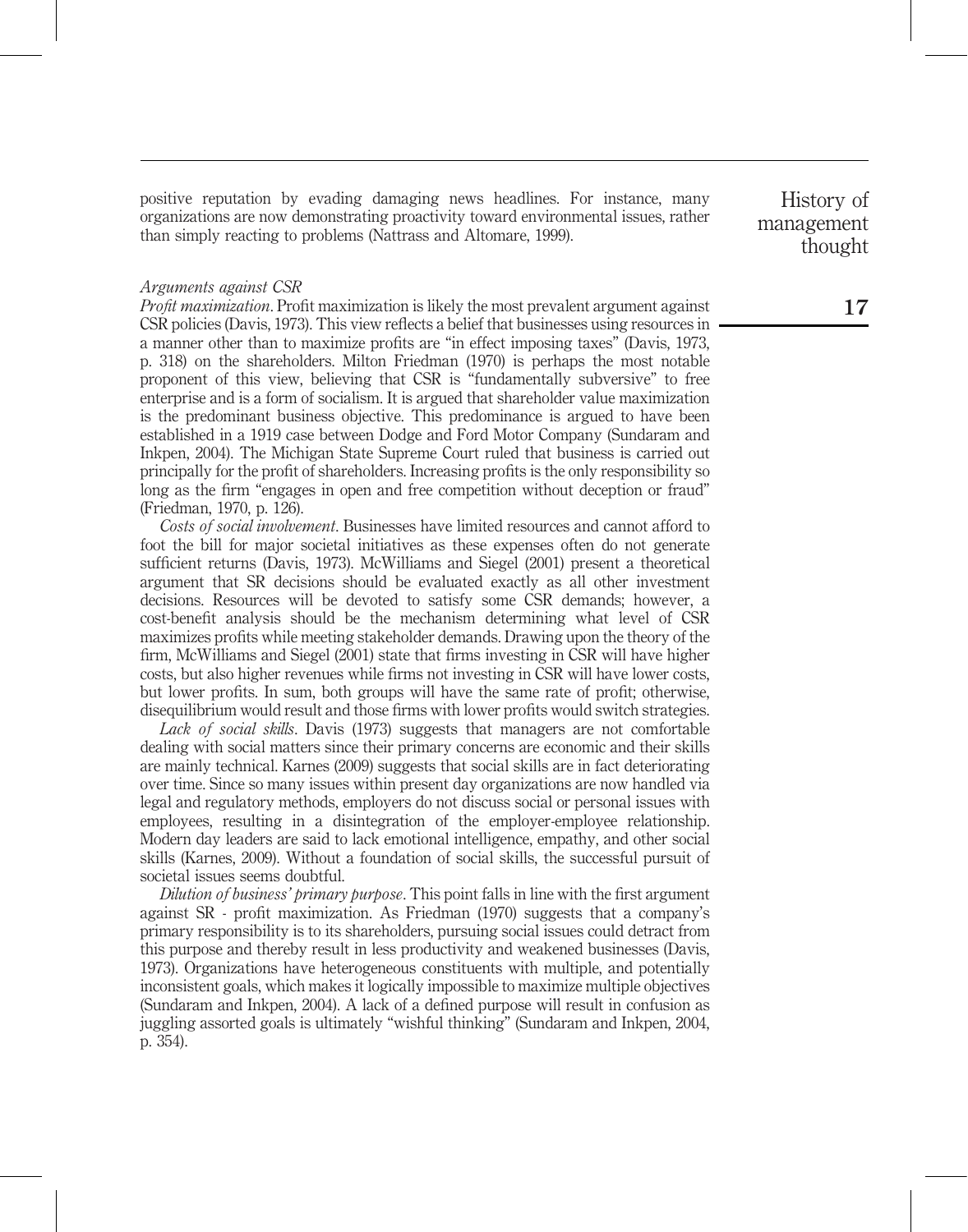Weakened international payments. If CSR policies add to the cost of goods, these costs will be passed onto buyers (Davis, 1973). Firms could be at a disadvantage versus international firms that do not have additional social costs structured in their prices. For instance, the US trade deficit has been and continues today to be a topic of discussion and debate in government, academic, and business circles.

Business has enough power. Business entities are already among the most powerful institutions in society. Combining social activities with economic activities would create an even greater concentration of power. This argument is based on the fear of "big business" ruling over those with little power (Davis, 1973). The past federal case against Microsoft Corporation is one example of alleged abuse of power. Supporters of this view believe corporations already have significant power over society and the balance of power should not be pushed even further in favor of business.

Lack of accountability. Since there is no direct line of accountability between business leaders and the general public, managers should not be held responsible for societal issues since they are not accountable to society (Davis, 1973). Accountability for SR has subsequently evolved in the decades since this argument. Today, there is an institutional infrastructure (e.g. market initiatives, investment organizations, watchdogs, and NGOs) that attempts to pressure organizations to account for SR activities (Waddock, 2008). This institutional infrastructure emerged largely during the 1990s. However, these institutions focus mainly on organizations, not individuals. One exception is the Sarbanes-Oxley Act, which holds CEOs and CFOs personally accountable for the financial statements of the companies they represent.

Lack of broad support. Finally, business involvement in social issues could cause friction and lead to deleterious social side-effects (Davis, 1973). While some parties feel as if involvement in social matters can be beneficial, there are strong opposing viewpoints. Ultimately, it may be a lack of trust in business that underlies this tension. As the US was absorbing the fallout from such scandals as WorldCom and Enron in the early 2000s, one public poll revealed that only 20 percent of respondents had a "great deal" or "quite a lot of confidence" in business (Nussbaum, 2002). Recent events such as the housing crisis and fraudulent investment schemes have likely only amplified this tension. Without confidence in business leaders, many will likely remain opposed to business assuming a larger role in overall society.

The arguments for and arguments against CSR illustrate this topic was not limited to only the sphere of business. It also was prevalent in the domains of political science and sociology as evident in Selznick's (1992) effort to articulate theory linking the moral individual, institutions, and communities. He argued virtue and relatedness were interdependent. Emphasizing an "intimate connection between moral well-being and social participation", Selznick (1992, p. 183) stated that principles of rules and governance are necessary; they simultaneously provide autonomy and freedom while constraining and attenuating the exploitative tendencies of organizations and individuals. Individuals and the organizations they create have an inherent desire to serve their own pragmatic (and, at times, even evil) self-interests; thus, the challenge is to find a means to "bind the ideal of liberty to a more secure ethos of social responsibility" (Selznick, 1992, p. 373).

In sum, the notion of social responsibility was a concept contested in the early twentieth century and even back to the Industrial Revolution period. The history-of-management-thought perspective reveals how this contestation has

JMH 19,1

18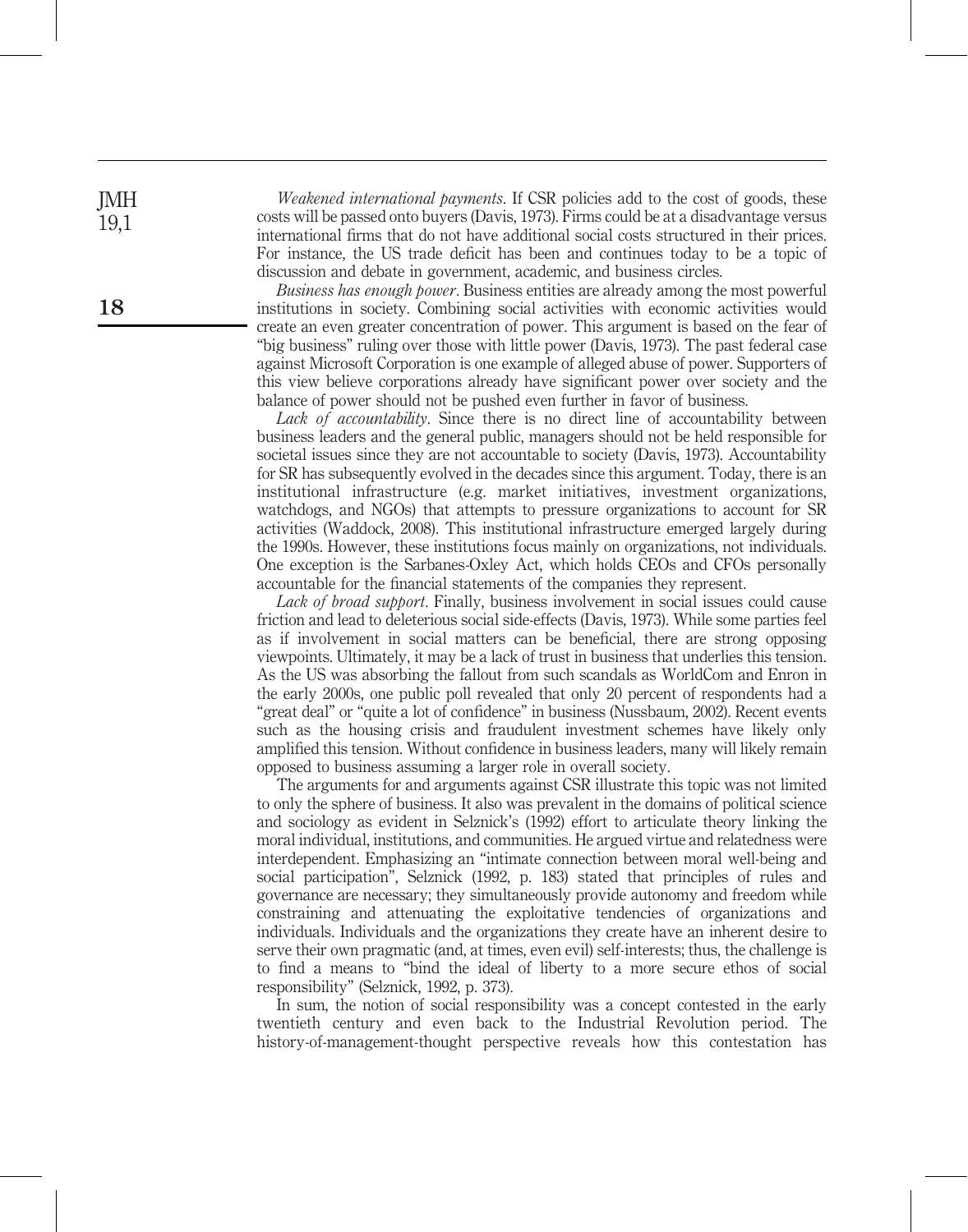crystallized its conceptualization from a more generalized interdependence between business and society to the more specific notion of CSR. This crystallization allowed for the development of stakeholder theory as the dominant paradigm for evaluating the boarder context in which organizations operate.

## The modern era of CSR and the emergence of stakeholder theory

#### Roots of stakeholder theory

The term stakeholder was not formally used or defined until the later half of the twentieth century. However, the idea of constituent groups that can affect or are affected by the organization (see, Freeman, 1984) appears in the thinking of Chester Barnard (1938) who indicated that businesses are part of a larger system that includes customers, employees, vendors and investors, and that these groups and the firm influence each other by their respective actions (Novicevic et al., 2005). Specifically, in The Functions of the Executive, Barnard (1938) asserts that the roots of organizational failure are those forces external to the organization, which are individuals or other organizations that supply necessary inputs and also act to constrain the firm's behavior.

Even earlier, during the time of scientific management, Gantt (1919) realized the interdependence between industry and society. If industry failed to adequately service society's needs, Gantt believed that society would rise up and wrest control from such businesses. Gantt's thinking appears to be a precursor of Davis and Blomstrom's Iron Law of Responsibility. This interactive view was also posited by Mary Parker Follett (1924, p. 79) who defined behavior as "a function of the interweaving of an organism and its environment" and that the organism and environment influenced each other's actions. Her ideas typically focused on individual behavior, but she also demonstrated awareness of the interactive relationship of an organization to its environment (Novicevic et al., 2007).

### Refinement of stakeholder theory

In his book, Strategic Management: A Stakeholder Approach, Freeman (1984) notes that the term stakeholder first appeared in management literature in 1963 in an internal memo at the Stanford Research Institute. The concept of the stakeholder was originally defined by the Stanford Research Institute as "those groups without whose support the organization would cease to exist" (Freeman, 1984, p. 31). Shortly thereafter, Ansoff (1965) delineated two distinct classes of firm objectives: economic and social. Economic objectives reflect efficiency optimization, while social objectives reflect effectiveness of interaction between the firm and its constituents (i.e. stakeholders). A firm's stakeholders exert power over the firm, thus limiting and constraining its behavior. Typically, economic objectives take precedence over the social objectives of the time (Ansoff, 1965).

Freeman's landmark book was the catalyst for stakeholder theory that attracted attention of both scholars and managers (Mitchell et al., 1997). Freeman (1984) defined stakeholders as individuals or groups that can affect or are affected by what a firm does, and how well it performs. Donaldson and Preston (1995) extended this definition by stating that stakeholders are defined by their legitimate interest in the corporation, not just by the corporation having an interest in them. The implication of this definition is that a stakeholder is not identified by the company; rather legitimate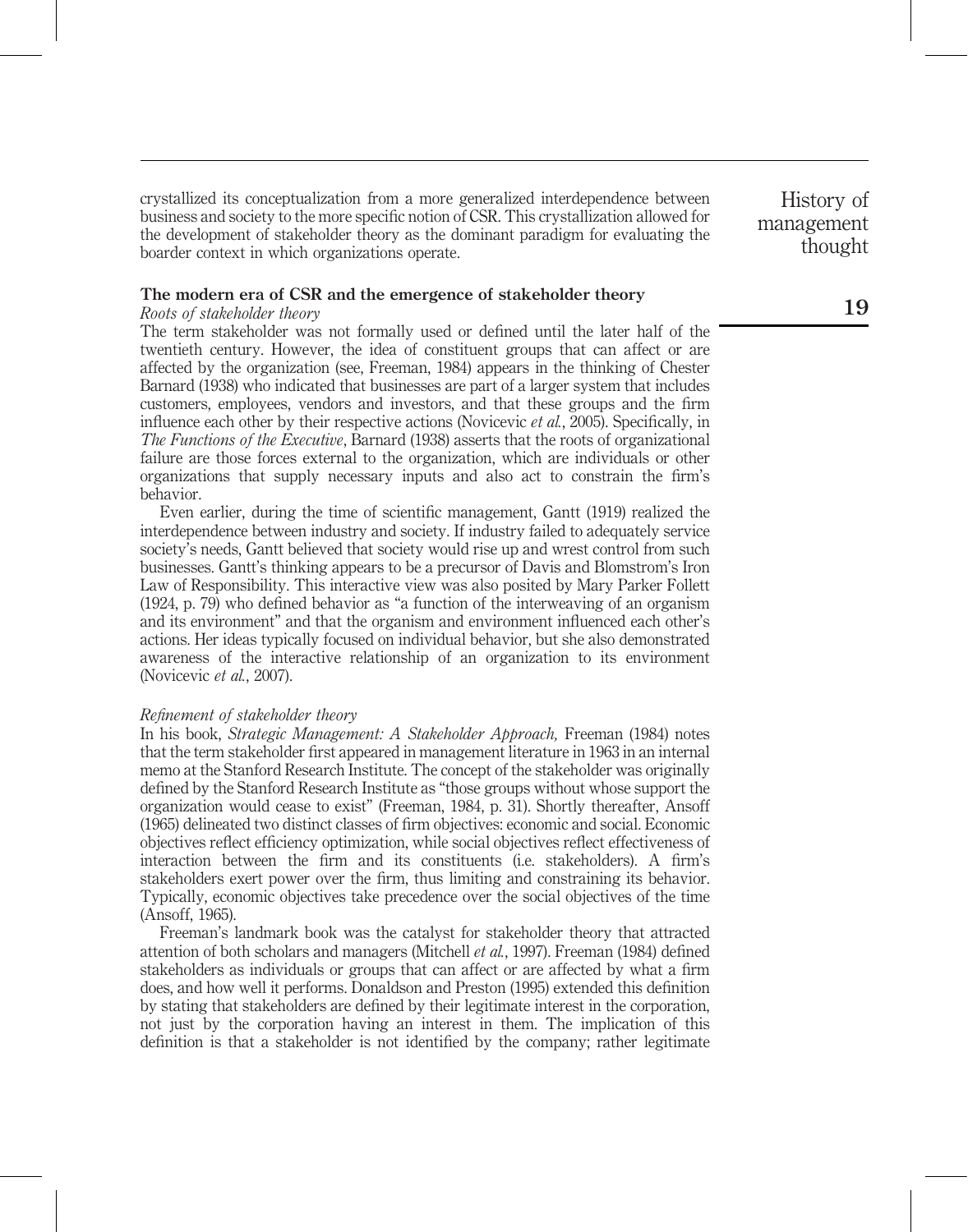stakeholders are those that may be affected by actions of the firm no matter whether the firm identifies them specifically or not. Other authors provided narrower definitions, limiting stakeholders to groups or individuals that are necessary for the firm to operate and are tied directly to the firm's economic interests (Bowie, 1988). A common thread across these definitions is that stakeholders are composed of constituents that reside in both the firm's internal and external environment.

The use of stakeholder theory can lead to varying, and often times contradictory implications for managerial decision making. Donaldson and Preston (1995) attempted to elucidate these issues by presenting three groupings of stakeholder theory: normative, descriptive, and instrumental. Stakeholder theory is argued to be unequivocally normative; considering why stakeholder interests are legitimate. The instrumental aspect considers how stakeholder management practices affect firm performance. The descriptive grouping examines if or how organizations take account of their stakeholders. Soon after, Swanson (1999) argued this approach suffered from a lack of integration and that stakeholder theory suffered from failing to reconcile "what organizations do" with "what organizations should do". She presented arguments that all managerial decisions are value laden; the contention that values are irrelevant is a type of normative myopia. Rooted upon the assumption that a central purpose of any business is to serve society (see Selznick, 1957), it is argued that normative receptivity (e.g. recognizing that policy decisions and values are inseparable) leads to more value-attuned responsiveness whereby organizations readily consider societal interests during decision making.

Addressing each and every demand from varied stakeholders is virtually impossible due to limited resources, thus management must decide which group is more salient and address its requests as priority. Management typically assesses a stakeholder in terms of three attributes:

- (1) power;
- (2) legitimacy; and
- (3) urgency (Mitchell et al., 1997).

A stakeholder has power when it either has, or can obtain, directly or indirectly, the means to have its desires facilitated by the other party. Legitimacy is "a generalized perception or assumption that the actions of an entity are desirable, proper, or appropriate within some socially constructed system of norms, values, beliefs, and definitions" (Suchman, 1995, p. 574). Urgency is the degree to which stakeholder claims are viewed as pressing and is a function of time sensitivity and the importance of the claim to the stakeholder (Mitchell et al., 1997). Being mindful of power, legitimacy, and urgency simultaneously is often complex and can be explained in part by resource dependency theory (Pfeffer and Salancik, 1978), which posits that power is often the key in determining which party has more leverage. Pfeffer and Salancik (1978, p. 43) argue:

Because organizations are not self-contained or self-sufficient, the environment must be relied upon to provide support. For continuing to provide what the organization needs, the external groups or organizations may demand certain action from the organization in return. It is the fact of the organization's dependence on the environment that makes the external constraint and control of the organization both possible and almost inevitable.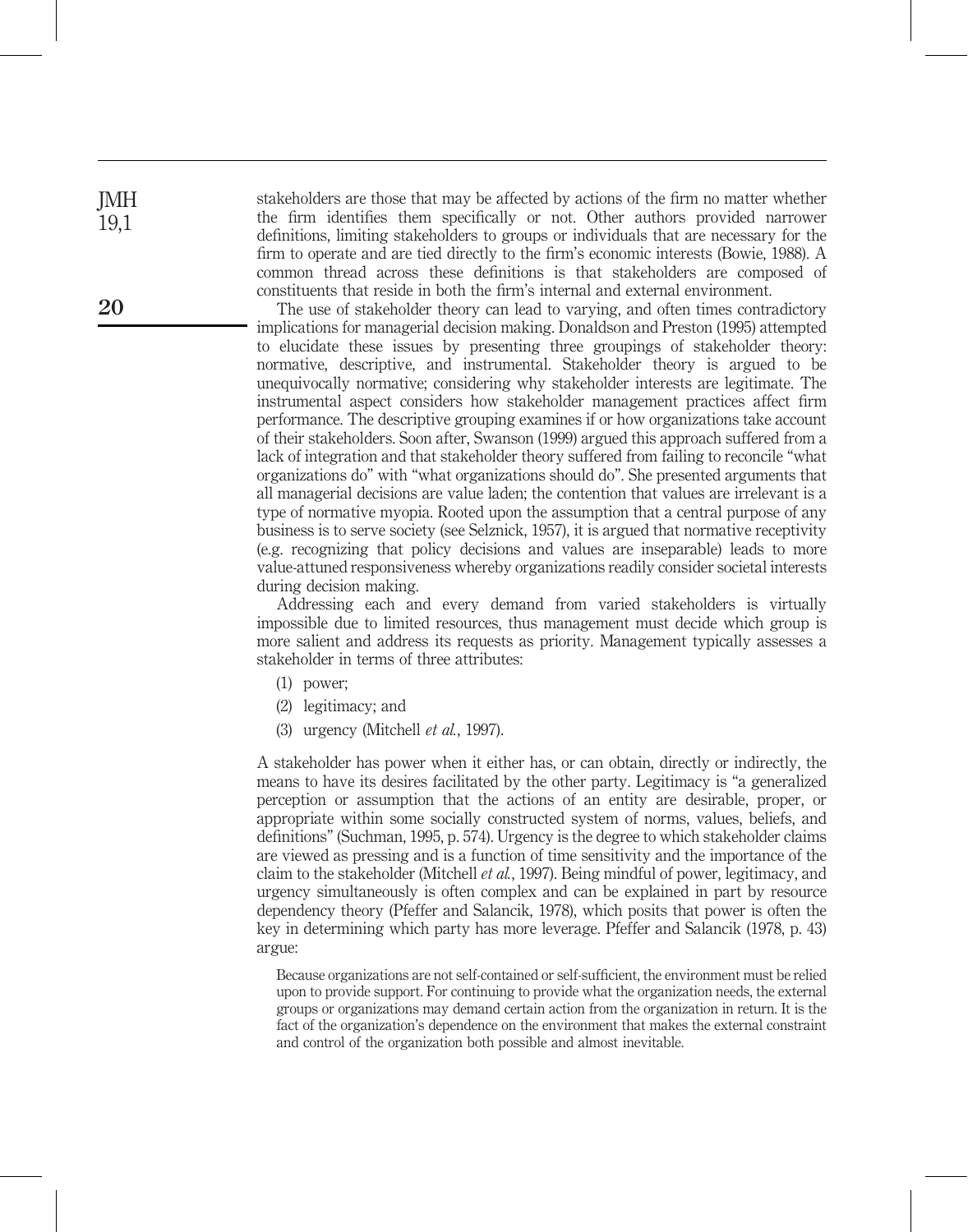Plainly there are times where stakeholders and a firm may not readily agree and in these instances, power is likely to decide the outcome of divergent interests. Yet, who is dependent on whom and the level of dependence will determine who has power. It is believed that the less dependent party will have influence over the other party (Frooman, 1999). In yet another attempt to illustrate the nature of firm-stakeholder relations, McWilliams and Siegel (2001) argue that any attempts to reconcile normative and descriptive aspects should account for market forces. This theory of the firm perspective assumes that the overarching goal of a publicly held firm is profit maximization. Profit maximization occurs when the level of CSR investment (e.g. cost of associated with CSR) equals higher revenues (e.g. demand for CSR).

In contrast to resource dependency theory or the theory of the firm, which are grounded in a functional perspective, political influence theory is grounded in the interpretative paradigm (Ferris and Judge, 1991). This later perspective posits that firm management and its stakeholders oftentimes experience an interpretive conflict. An interpretive conflict is a gap between what an organization's top management has done, and what its audience (i.e. stakeholders) expected (Ginzell et al., 1992). Interpretative conflicts commonly arise when stakeholders question the appropriateness of top management's behavior or its account of an event. To reach a resolution, management will evaluate the discrepancy and then make the decision about the need to alter its account of the event and/or alter its behavior. The greater the level of power of a stakeholder, the less passive it may be in accepting top management's account. In the end, management will select certain account strategies based on its perceptions of audience power, and negotiations will continue until both sides are satisfied with the account of events (Ginzell et al., 1992).

These theoretical perspectives indicate that a firm does not operate in a vacuum and must be responsive to the obligations encompassing CSR. It is stakeholder theory that provides a structure that elucidates to whom organizations have responsibilities. Stakeholder interactions can take the form of contract negotiations and bargaining with suppliers, screening of job applicants, marketing campaigns, community activities with local charities, union negotiations, or political lobbying. In sum, stakeholder relationships range in complexity and involve both internal and external constituents.

# Management thought and corporate social responsibility: a historical analysis

How the intricate relationship with society is managed is a critical task as it affects the firm's viability. Several prominent management thinkers in the early- to mid-twentieth century recognized these complexities. Our review of history reveals three common management philosophies:

- (1) recognition of the external environment;
- (2) the need for collaboration; and
- (3) the need for a shared understanding.

These philosophies were not explicitly articulated as such in any particular work, rather these management practices are consistent themes we see evident across time. Exploring these historical contributions lays the foundation for a deeper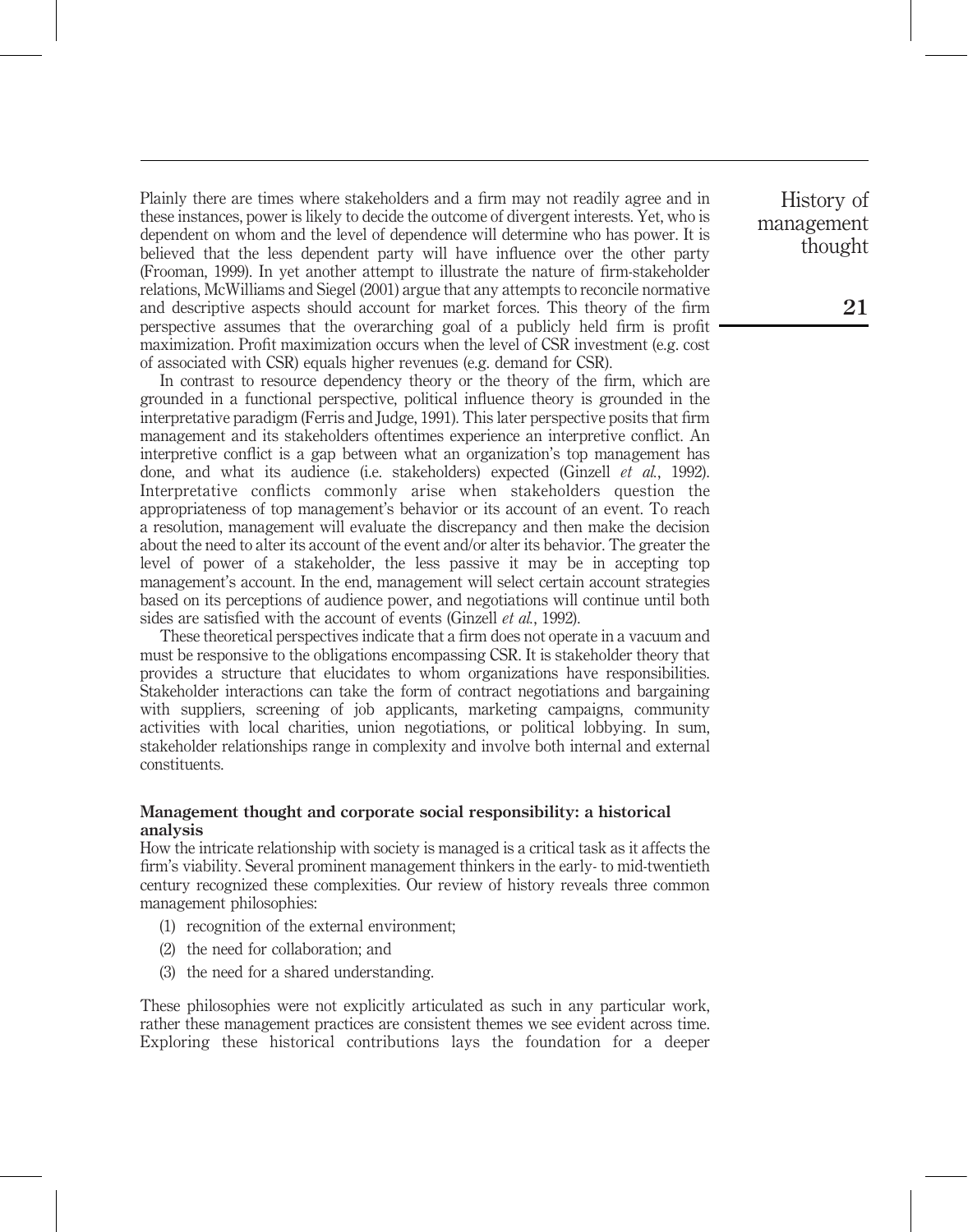understanding of more recent contributions that are focused specifically on managing the stakeholder relationship in regards to CSR.

## Early management philosophies of social responsiveness toward stakeholders

Recognition of the external environment. The interaction of an organization and its environment is an integral part of Follett's (1924) widely recognized work, Creative Experience (Novicevic et al., 2007). Follett's description of behavior as a function of an organism interacting with its environment displays awareness of the influence of the external context. This recognition of the total situation, which Follett conceptualized based on the Gestalt theory, was prevalent in much of her work. Follett believed that the nature of the whole was different than the individual parts and that a proper understanding of any situation must incorporate the whole situation. Accordingly, Follett recognized that synergies can be created in the interactions between external groups and firms (Humphreys and Einstein, 2003). Also, Barnard (1938) understood that reconciling conflicting interests was paramount to an organization's longevity. Barnard argued that formal organizations are cooperative systems characterized by coordinated cooperation among the members as well as with external constituents. Barnard believed that management should be aware of external forces and that cooperative interaction was essential to organizational survival (Novicevic et al., 2005; Novicevic *et al.*, 2006).

Follett and Barnard adopted systems theory which originated in the field of biology and was later formalized by Ludwig Von Bertalanffy's 1951 publication (Shafritz and Ott, 2001). Later, Katz and Kahn (1978, p. 18) incorporated the systems idea into organizational theory recognizing that organizations are "acutely dependent upon their external environment and so must be conceived of as open systems." This recognition implies that an organization is perpetually dependent on the environment for inputs, and that its products and services must then be transferred to the external environment.

Collaboration. As businesses and their stakeholders do not always readily agree on company polices and behavior, it is important that they reach an amicable resolution. Follett (1924) was a strong advocate of the integration principle for conflict resolution. She believed that the traditional methods for solving conflicts (submission, victory via struggle, and compromise) would not be satisfying to both parties in the long-run. Integration, however, could satisfy the interests of both sides without domination of one party or one party sacrificing its desires. Follett described the idea of integration as the "harmonizing of difference" (Follet, 1924, p. 150), which meant that both parties should be working together to create a solution that might not be readily visible. Integration was the path suggested by Follet to lead toward mental revolution, which Taylor (1911) argued should be enacted to create harmony between managers and workers.

Like Follett, Barnard (1938) was a proponent of collaboration because he perceived organizations and their constituents as parts of a larger collaborative system. Mirroring Follett's conceptual grounding in the Gestalt concept, Barnard viewed cooperation as an aspect of the total situation in which the primary function of management was to recognize and reconcile the conflicting demands of the organization's constituents. In this instance, management serves its primary function to sustain a system of cooperative effort toward reconciling.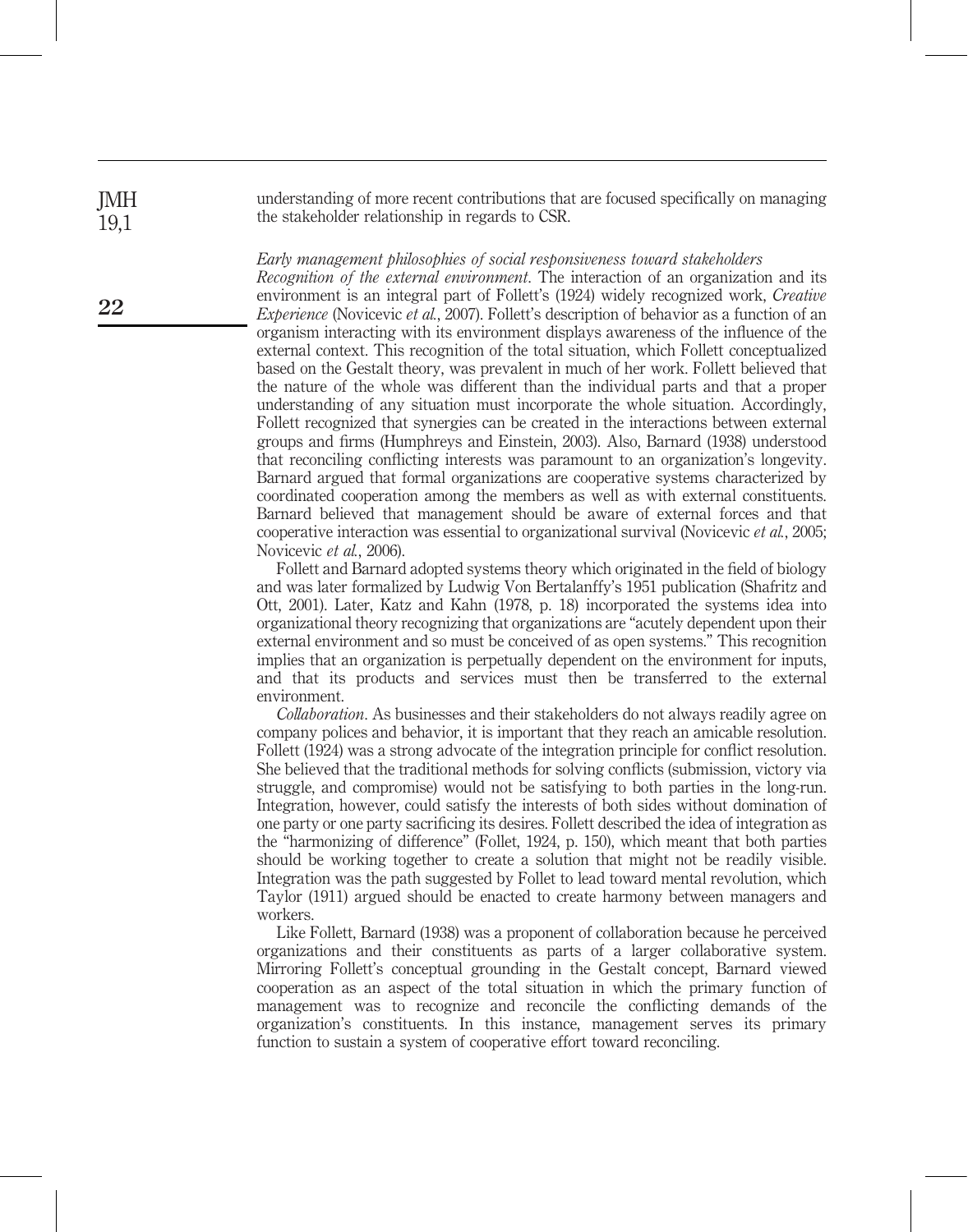Shared understanding. Henry Fayol (1916/1967) was the first management scholar to articulate the importance for a business and its employees to have a shared understanding of organizational goals. In discussing planning, his first element of management, Fayol notes that a good plan displays unity at all levels. Coordination, the fifth element, serves "to harmonize all activities of a concern so as to facilitate its working and its success" (Fayol, 1916, p. 103). In other words, Fayol recognized that an organization should ensure its employees strive for common goals, which is a process that promotes organizational success (Lamond, 2004).

Barnard (1938) later added that successful organizations should plan and coordinate: communication, the willingness to serve, and a common purpose, and that management should ensure that these functions are performed by providing a system of communication, securing necessary individual efforts, and formulating and defining purpose. Most critical is the function of formulating and defining purpose because "the continuance of an organization depends upon its ability to carry out its purpose" (Barnard, 1938, p. 91). Barnard believed that conflict, particularly among managers and employees, could be alleviated by means of open communications and management integrity, which are essential in instilling members with a purpose and securing their cooperative efforts (Novicevic et al., 2011). Without reconciliation of the members' interest and the organization's purpose, reaching a shared understanding would be impossible (Gabor and Mahoney, 2010).

Overall, Barnard, Fayol, Follet, and Taylor were early management scholars who provided historical foundations for essential management thought about mindful relationships with organization constituents. Recognition of the role of external constituents in regulating an organization's behavior points to the benefits of collaboration for resolving conflicts. Given that an organization is dependent on varied stakeholders, achieving a shared understanding and purpose promote beneficial relationships with less conflict.

#### Recent management philosophies for CSR in relationship with stakeholders

The philosophies advocated by these classical authors have reemerged in recent decades. While modified and adapted to fit more closely with the modern management terminology of CSR, these earlier viewpoints are now a prevailing perspective on CSR.

Recognition of the external environment. Contemporary businesses face increasing demands from a number of stakeholders located outside of the organization's boundary. CEOs are now spending considerable time focusing on external affairs and allocating significant resources for analyzing and understanding the corporate social environment (Carroll, 2008; Miles, 1987; Whadcock, 2008). This orientation illustrates CEOs adopting an open system view, akin to the Gestalt perspective, that facilitates communication and exchange between the firm and its stakeholders. Having an open system orientation becomes necessary to successfully navigate the external forces that encompass the operating environment. Embracing this institution-oriented management philosophy (Miles, 1987) implies granting importance to social issues and taking a proactive role toward CSR issues. Selznick's (1992) Moral Commonwealth theory, with the notion of morality being inescapably linked to social participation and the idea of binding "the ideal of liberty to a more secure ethos of social responsibility" (p. 373) and Swanson's (1999) concept of value-attuned responsiveness to oneself and society similarly illustrate the role of the external environment. Scholars have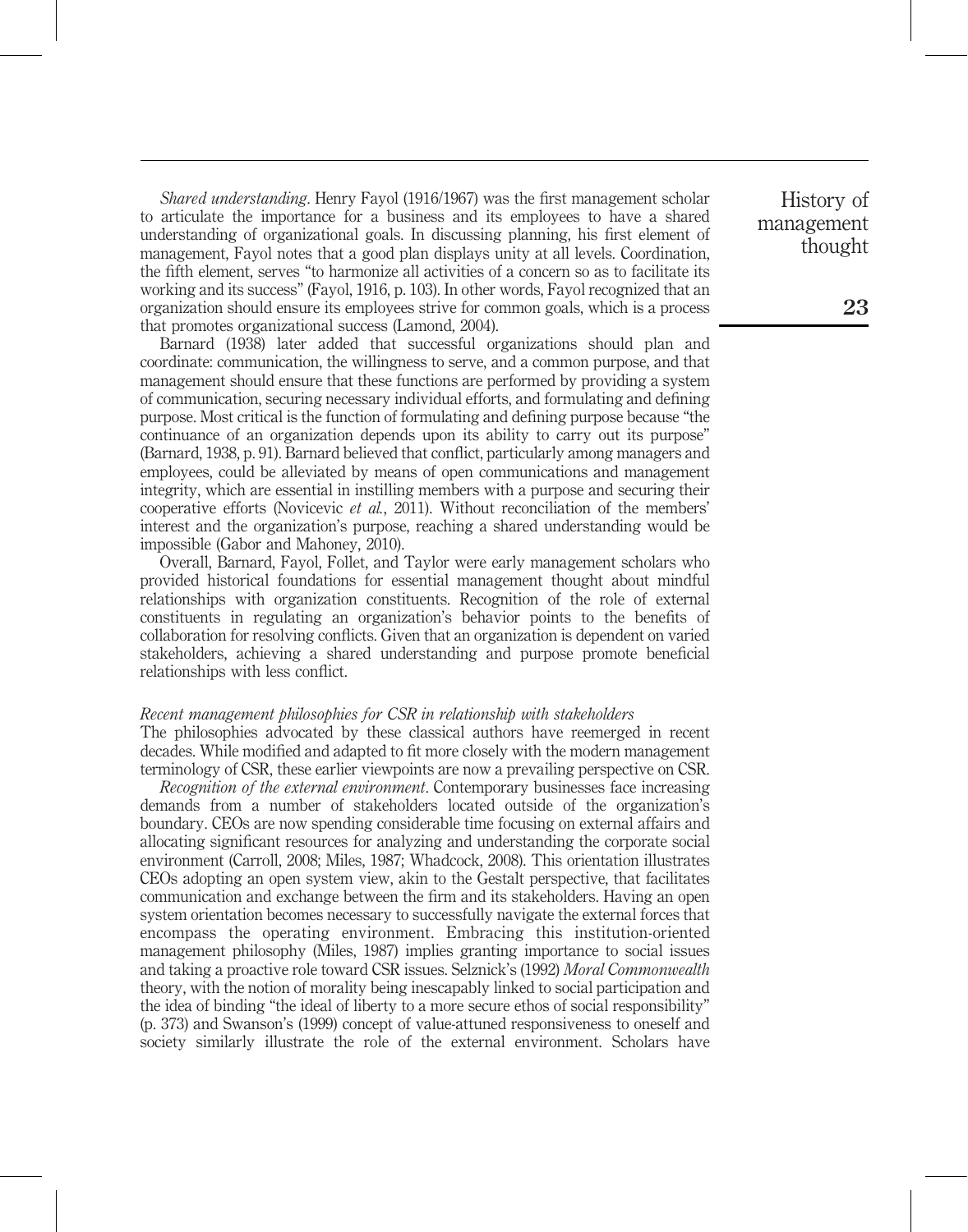unpacked this recognition to more fully explain the characterization of this interdependence (e.g. dependency, power, urgency, legitimacy). Decisions regarding which stakeholders to attend to and how stakeholders are treated are not solely economic concerns; these decisions are also inherently value laden.

Collaboration. Engagement in CSR places an emphasis on creating and maintaining long-term stakeholder relationships via open communication and trust. Organizations with this institution-orientation view social issues as a part of their overall responsibility and collaborate to find resolutions, rather than adopting a defensive posture (Miles, 1987). This is consistent with the normative core assumptions of stakeholder theory emphasized by Donaldson and Preston (1995). Management in such firms is proactive and participates in public interest groups, regulatory agencies, and other associations concerned with CSR. Businesses concerned with CSR believe that collaborating with key stakeholders is beneficial to both the industry and the firm's longevity, even if sacrifices are required in the short-run (Donaldson and Preston, 1995), and attempt "to find integrative solutions that minimize costs and yield economic as well as social benefits" (Portugal and Yukl, 1994, pp. 273-274). Collaboration becomes "a process through which parties who see different aspects of a problem can constructively explore their differences and search for solutions that go beyond their own limited vision of what is possible" (Fryxell and Dooley, 1997, p. 155). This requires open exchange, as well as a "willingness to search for alternative courses of action" (p. 156).Collaborative problem solving is strikingly similar to Follett's concept of conflict resolution via integration and searching for alternatives not readily apparent. Consistent with Davis' (1973) arguments that problems can become profits and that prevention is better than curing, there is evidence that proactive environmental responsiveness is positively related to firm profitability (Russo and Fouts, 1997).

Shared understanding. Empowerment (i.e. delegating authority) is expected to aid in fostering a shared understanding among employees (Miles, 1987). When management empowers subordinates to perform tasks in accordance with the organization's CSR policies, subordinates will feel greater involvement and have a sense of purpose in their work. Having broad internal support is critical to the success of CSR initiatives (Shrivastava, 1994). The foundation of Wood's (1991) model depicting levels of CSR responsiveness is the individual within an organization. Employees are moral actors possessing discretion regarding choices and responsiveness to CSR issues. Thus, a clearly understood vision "guides decision making and facilitates initiative at all levels of the organization" (Portugal and Yukl, 1994, p. 274). For instance, Russo and Fouts (1997) found evidence positively linking organizational environmental responsibility with return on assets. It was argued that improved environmental performance required a cultural shift with involvement and commitment from employees in all areas of operation (management, operations, human resources, research and development, etc). The philosophy of a shared understanding mirrors Barnard's identification of the essentiality of a common purpose and Fayol's principle of coordination of effort. Embedding CSR within the mission and vision not only can create a shared understanding, but also ensures longevity of CSR policies (Randel, 2002).

Interestingly, it is the stakeholder paradigm offering clarity as to how organizational management should evaluate versus how managers actually do evaluate alternatives. Recent perspectives explain the cause and nature of these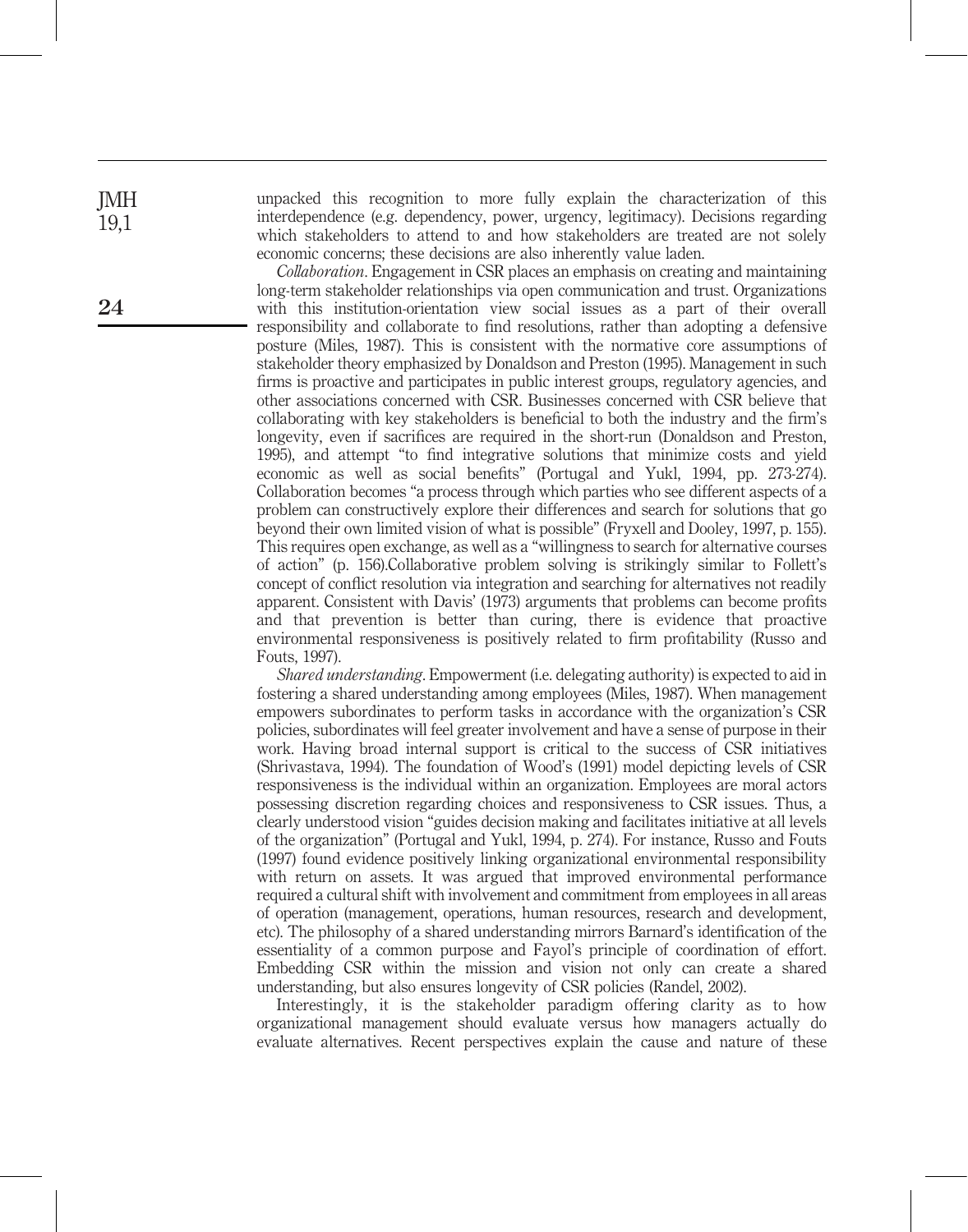tensions; yet there is not a consensus concerning a means of reconciliation. Indeed, this ongoing tension was recently evident in a popular press news publication, in which a contributor opened with the statement that "the idea that companies have a responsibility to act in the public interest and will profit from doing so is fundamentally flawed" (Karnani, 2010). Advocating the theory of firm perspective assumptions; it is argued that CSR related decisions are merely another type of investment decision. Thus, while the merits of collaboration and shared understanding are recognized across time, it seems the tensions recognized by early-twentieth century management pioneers and more fully illustrated through stakeholder theory still remain.

# **Conclusion**

Our foremost contribution is to provide the first history-of-management-thought perspective on the SR of business by tracing changes in the conceptualization of this concept, including the related stakeholder paradigm, to their roots in the works of renowned management thinkers. The principles expressed by today's CSR scholars are conceptually linked to management thought from the early twentieth century. Strong similarities are evident in areas of organization-stakeholder collaboration, revealing how forces such as control of resources sway this relationship and influence an organization's stance toward social responsibility. Also, classic management thought emphasizes a need for shared understanding supported by collaboration, relationships based on trust, and open communication with the objective of establishing common goals and cooperative relationships.

# **Implications**

Contrary to the management-of-history-thought assumptions, a repetitive cycle in the conceptualization and practice of CSR is evident. Although early management scholars were cognizant of abuses of The Industrial Revolution period, and despite refinements in SR conceptualization over the years, corporate transgressions remain prevalent societal issues. Former President George Bush is reported to have a called for a renewed corporate responsibility in America in response to a wave of scandals at the dawn of the twenty-first century (as cited in Nussbaum, 2002), yet recent polls report that 84 percent of the US public attributes fault to "business" for the still lingering global financial crisis (Moriarty, 2010). Practicing managers are in the vexing position of reconciling demands for societal improvements, yet facing a public that seemingly distrusts their actions. Thus, the recurrent principles of recognizing the external environment, collaborating, and developing a shared understanding are regularly advocated; however, widespread implementation and execution are seemingly elusive in practice. For those firms concerned with CSR, building and maintaining a positive public image will likely require significant resources and thoughtful planning. Society also often presents seemingly incongruous demands, calling for increased responsiveness to societal ills yet pressing companies for economic returns. Reich (1998, p. 12) illustrates this pressure stating that "fuzzy long-terms are no match for hard-nosed short-terms". Looking forward, we believe researchers should focus on why this bifurcation of thought persists. Is it that managers and shareholders perceive SR and profits as incompatible yet society perceives these as corresponding outcomes? Could it be that society espouses demands for SR yet becomes impatient in the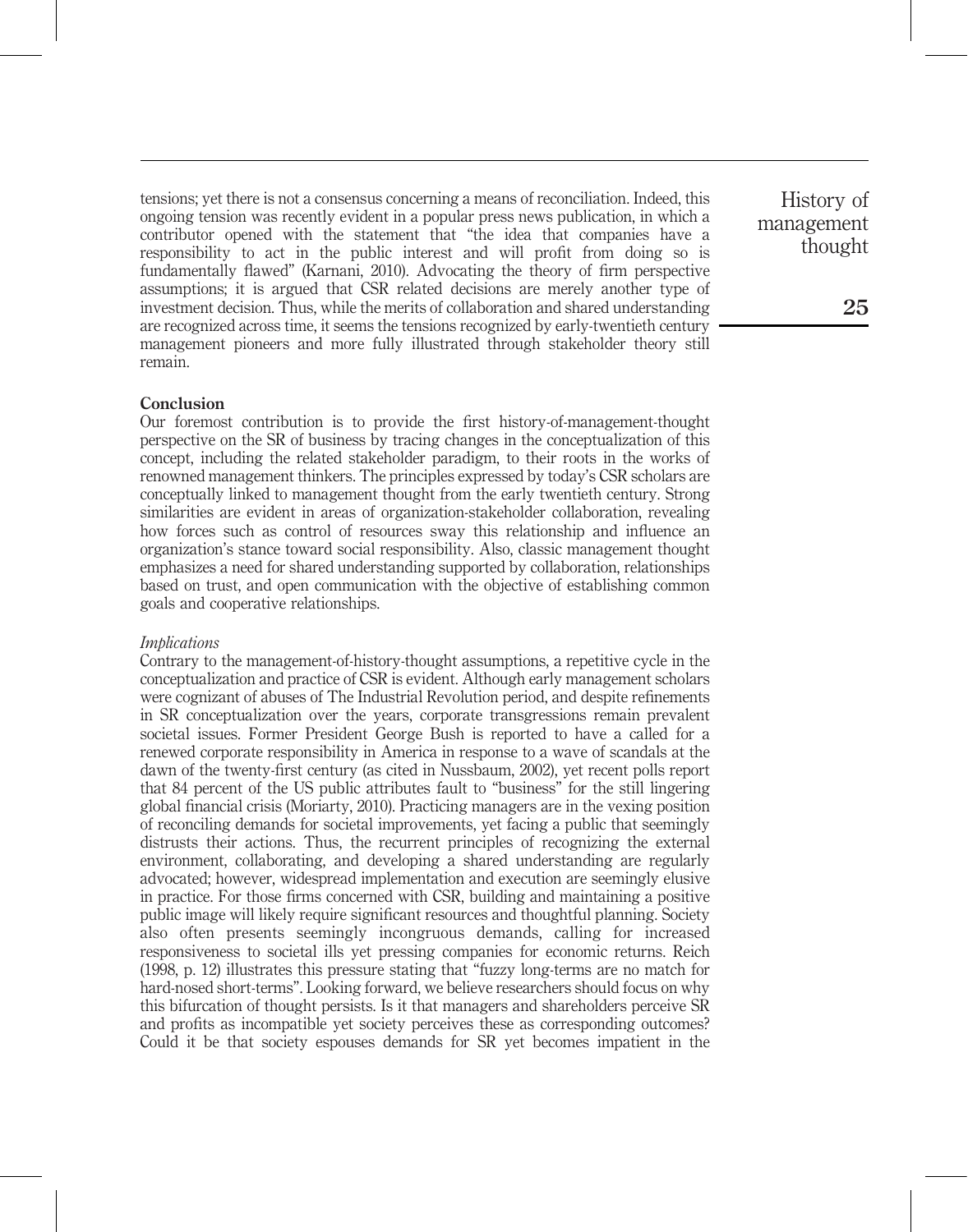JMH 19,1

short-term? Likely more challenging for both practitioners and scholars is the trust deficit between parties, which makes movement toward a collaborative integrative solution improbable. Follett (1924) recognized decades ago that trust is essential for conflict resolution to become an amicable process and potentially innovative.

Reorientation of the stakeholder lens away from a prevailing macro-level analysis is one possible avenue to understand the trust deficit. Researchers in recent years have analyzed CSR with a more focused lens that examines specific organizational practices and the outcomes related to specific stakeholders. For instance, it has been argued that certain human resources practices can provide both economic value (e.g. organizational productivity) and normative value (e.g. employee well-being) (Evans and Novicevic, 2010). Other findings show that perceptions of CSR positively influenced employee commitment (Peterson, 2004) and reduced acts of employee deviance (Evans et al., 2011). The importance of management sincerity and trusting relationships for inducing the will to collaborate among employees was recognized by Barnard many years ago; yet his insights are frequently unrecognized (Novicevic et al., 2011). More generally, organizational leaders and their stakeholders however may require education and training in order to understand such possibilities. Moral well-being may indeed be connected to social participation (see Selznick, 1992); however, interactions between organizations and their stakeholders do not always reflect this idea. We believe the trust deficit may be hampering both collaboration and emergence of a shared belief that CSR is a legitimate strategy for concurrently creating economic and normative value. Future research examining specific firm-stakeholder relationships may illuminate the conditions under which trust can develop. Endogenous variables, such as trust, that are unobserved firm-specific variables are believed to be a key in understanding CSR-firm performance relationships (Garcia-Castro et al., 2010). Such an approach could facilitate movement toward integrating the normative, descriptive, and instrumental components of stakeholder theory.

# Limitations

Researchers should however recognize that the main drawback of using the history-of-management-thought approach to SR is that it is Western-centric. A bibliographical study of international management research published between 1998 and 2007 revealed that most studies are based on highly developed economies, many of which are concentrated in North America and Western Europe (Egri and Ralston, 2008). Frynas (2008) explains the commonly held assumption that CSR will contribute to social gains in developing economies ignores the complex governance and public-private sector realities of many countries. A large corporation can be perceived as a threat to local government, or the degree of impact on employee well-being is diminutive versus the forces that employees face outside of the organization. Researchers should recognize that the canonization of the history-of-management-thought has contributed to the rare acknowledgement and continuing marginalization of the non-Western writings on SR (Egri and Ralston, 2008; Maignan and Ralston, 2002; Werther and Chandler, 2006). We argue that these writings are highly relevant as they may reveal how past changes in the conceptualization of SR have been narrowly interpreted looking in the hindsight at the thoughts of only the great Western thinkers. A broader interpretation should incorporate the non-Western contributors to the history of management thought about SR and treat non-Western sources as "thought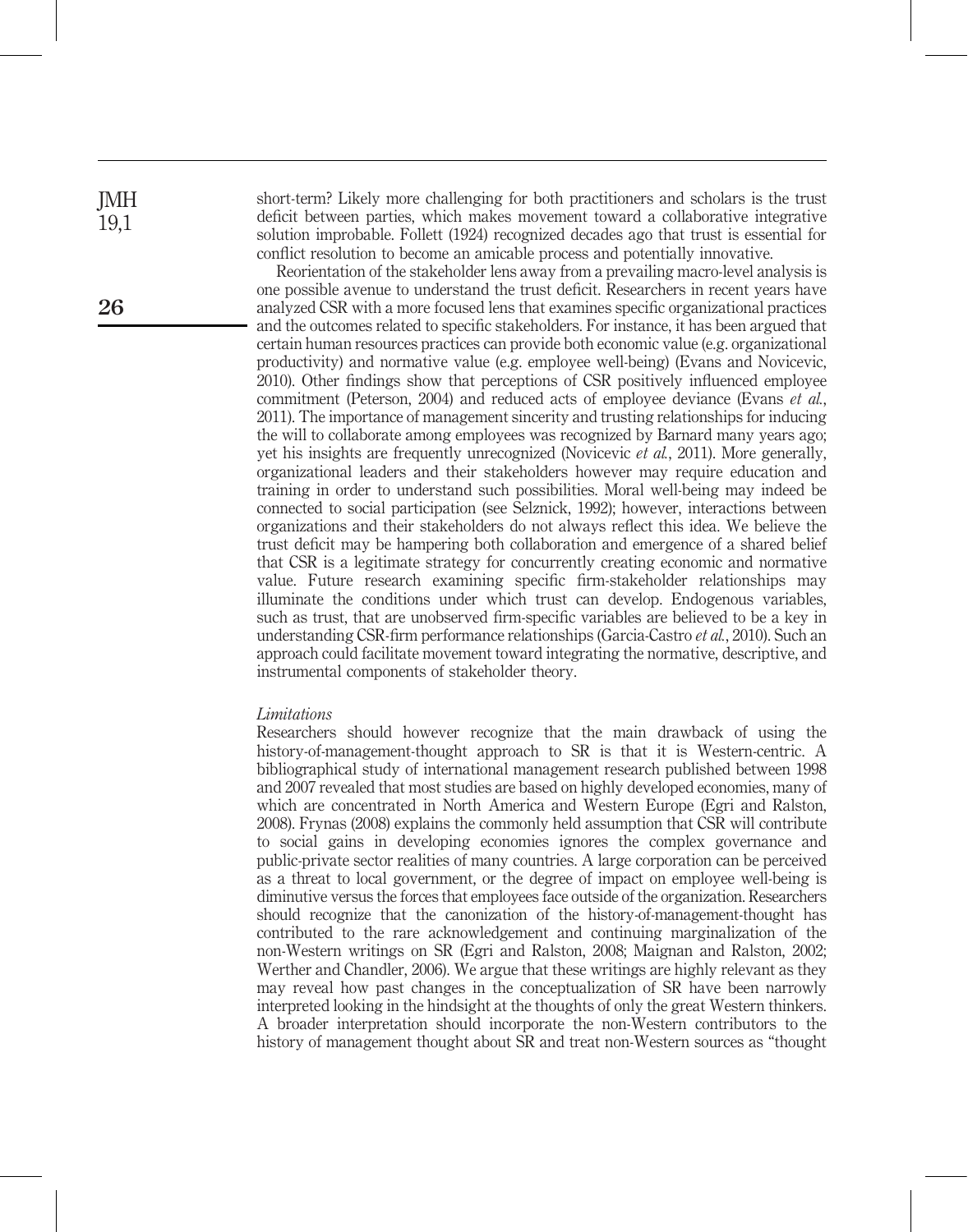subjects" rather than as "thought objects." Therefore, future studies should examine the role of culture on the gap between philosophies and practices of CSR, as well as on the impact of globalization of the conceptualization of the CSR and stakeholder theories (Jensen and Sandstrom, 2011).

The literature review was described earlier as non-exhaustive, and thus may not include all relevant works. Our approach was holistic, not mechanistic. The authors examined each period and reached a consensus that a representation of the dominant works was included. Researchers may wish to conduct a systematic bibliographic analysis that may reveal additional management philosophies concerning the business-society relationship.

In summary, recognition of external environment, collaboration, and development of shared understanding are recurrent themes in the history-of-management-thought concerning SR practices. Today's management thought about SR shares a strong heritage with the first half of the twentieth century, with recent conceptualizations adding depth and specificity to our understanding. However, corporate practices in the area of SR seem to cycle historically in their intensity, as recent corporate transgressions appear to correspond with those of the early 1900s period. It does not seem that collaboration and a shared understanding are widespread in actual practice. We encourage future researchers to more thoroughly examine the array of, and perhaps incongruent, demands from stakeholders and in particular, to consider the role of trust in the relationship between business and society.

# References

- Anderson, R.C. and White, R. (2009), *Business Lessons from a Radical Industrialist*, St Martin's Press, New York, NY.
- Ansoff, H.I. (1965), Corporate Strategy, McGraw-Hill, New York, NY.
- Asongu, J.J. (2007), "The history of corporate social responsibility", Journal of Business and Public Policy, Vol. 1, pp. 1-18.
- Aupperle, K.E., Carroll, A.B. and Hatfield, J.D. (1985), "An empirical investigation of the relationship between corporate social responsibility and profitability", Academy of Management Journal, Vol. 28, pp. 446-63.
- Barnard, C. (1938), The Functions of the Executive, Harvard University Press, Cambridge, MA.
- Bedeian, A.G. (2004), "The gift of professional maturity", Academy of Management Learning and Education, Vol. 3 No. 1, pp. 92-8.
- Bhattacharya, C.B., Sen, S. and Korschun, D. (2008), "Using corporate social responsibility to win the war for talent", MIT Sloan Management Review, Vol. 49 No. 2, pp. 37-44.
- Booth, C. and Rowlinson, M. (2006), "Management and organizational history: prospects", Management & Organizational History, Vol. 1 No. 1, pp. 5-30.
- Boutin-Dufresne, F. and Savaria, P. (2004), "Corporate social responsibility and financial risk", Journal of Investing, Vol. 13 No. 1, pp. 57-66.
- Bowen, H.R. (1953), Social Responsibilities of the Businessman, Harper & Row, New York, NY.
- Bowie, N.E. (1988), "Fair markets: moral and conceptual issues in investment and finance", Journal of Business Ethics, Vol. 7, pp. 89-98.
- Buchholz, R.A. (1993), Principles of Environmental Management: The Greening of Business, Prentice Hall, Englewood Cliffs, NJ.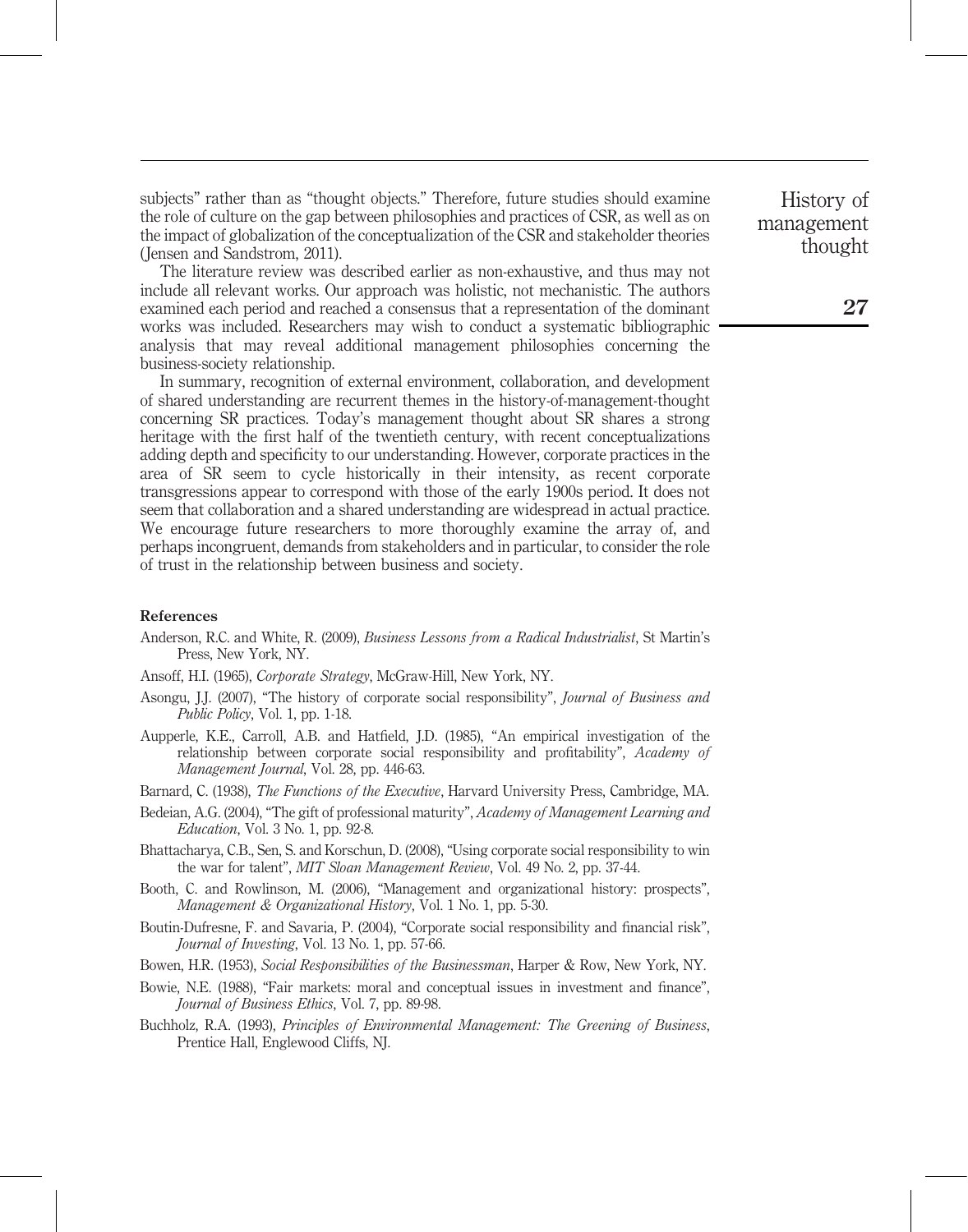| JMH<br>19,1 | Carroll, A.B. (1979), "A three-dimensional model of corporate performance", Academy of<br>Management Review, Vol. 4 No. 4, pp. 497-505.                                                                                                                                                     |
|-------------|---------------------------------------------------------------------------------------------------------------------------------------------------------------------------------------------------------------------------------------------------------------------------------------------|
|             | Carroll, A.B. (1991), "The pyramid of corporate social responsibility: toward the moral<br>management of organizational stakeholders", Business Horizons, Vol. 34 No. 4, pp. 39-48.                                                                                                         |
|             | Carroll, A.B. (1999), "Corporate social responsibility: evolution of a definitional construct",<br>Business & Society, Vol. 38 No. 3, pp. 268-95.                                                                                                                                           |
| 28          | Carroll, A.B. (2008), "A history of corporate social responsibility: concepts and practices", in<br>Crane, A., McWilliams, A., Matten, D., Moon, J. and Siegel, D.S. (Eds), The Oxford<br>Handbook of Corporate Social Responsibility, Oxford University Press, New York, NY,<br>pp. 19-46. |
|             | Carroll, A.B. and Shabana, K.M. (2010), "The business case for corporate social responsibility:<br>a review of concepts, research and practice", International Journal of Management<br><i>Reviews</i> , Vol. 12 No. 1, pp. 85-105.                                                         |
|             | Cyert, R.M. and March, J.G. (1963), A Behavioral Theory of the Firm, Prentice Hall, Englewood<br>Cliffs, NJ.                                                                                                                                                                                |
|             | Davis, K. (1973), "The case for and against business assumption of corporate responsibility",<br>Academy of Management Journal, Vol. 16 No. 2, pp. 312-22.                                                                                                                                  |
|             | Davis, K. and Blomstrom, R.L. (1966), Business and its Environment, McGraw-Hill, New York,<br>NY.                                                                                                                                                                                           |
|             | De Bruijn, T. and Nordberg Bohm, V. (Eds) (2003), Sharing Responsibility for Industrial<br>Transformation, MIT Press, Cambridge, MA.                                                                                                                                                        |
|             | Donaldson, T. and Preston, L.E. (1995), "The stakeholder theory of the corporation: concepts,<br>evidence, and implications", Academy of Management Review, Vol. 20 No. 1, pp. 65-91.                                                                                                       |
|             | Drucker, P.F. (1984), "The new meaning of corporate social responsibility", <i>California</i><br>Management Review, Vol. 26 No. 2, pp. 53-63.                                                                                                                                               |
|             | Egri, C.P. and Ralston, D. (2008), "Corporate responsibility: a review of international<br>management research from 1998 to 2007", Journal of International Management, Vol. 14<br>No. 4, pp. 319-39.                                                                                       |
|             | Evans, W.R. and Davis, W.D. (2011), "An examination of perceived corporate citizenship, job<br>applicant attraction, and CSR work role definition", Business & Society, Vol. 50 No. 3,<br>pp. 456-80.                                                                                       |
|             | Evans, W.R. and Novicevic, M.M. (2010), "Legitimacy of HRM practices: managerial perceptions<br>of economic and normative value", Journal of Applied Management and Entrepreneurship,<br>Vol. 15 No. 4, pp. 13-27.                                                                          |
|             | Evans, W.R., Goodman, J.M. and Davis, W.D. (2011), "The impact of perceived corporate<br>citizenship on organizational cynicism, OCB, and employee deviance", <i>Human</i><br><i>Performance</i> , Vol. 24 No. 1, pp. 79-97.                                                                |
|             | Farmer, R. and Hogue, W.D. (1985), <i>Corporate Social Responsibility</i> , D.C. Heath and Company,<br>Lexington, MA.                                                                                                                                                                       |
|             | Fayol, H. (1967), <i>General and Industrial Management</i> , Sir Isaac Pitman, London, (trans. by Storrs,<br>C.), (original work published 1916).                                                                                                                                           |
|             | Ferris, G.R. and Judge, T.A. (1991), "Personnel/human resources management: a political<br>influence perspective", Journal of Management, Vol. 17 No. 2, pp. 447-88.                                                                                                                        |
|             | Frederick, W., Davis, K. and Post, J. (1988), Business and Society: Corporate Strategy, Public<br><i>Policy, Ethics, McGraw-Hill, New York, NY.</i>                                                                                                                                         |
|             |                                                                                                                                                                                                                                                                                             |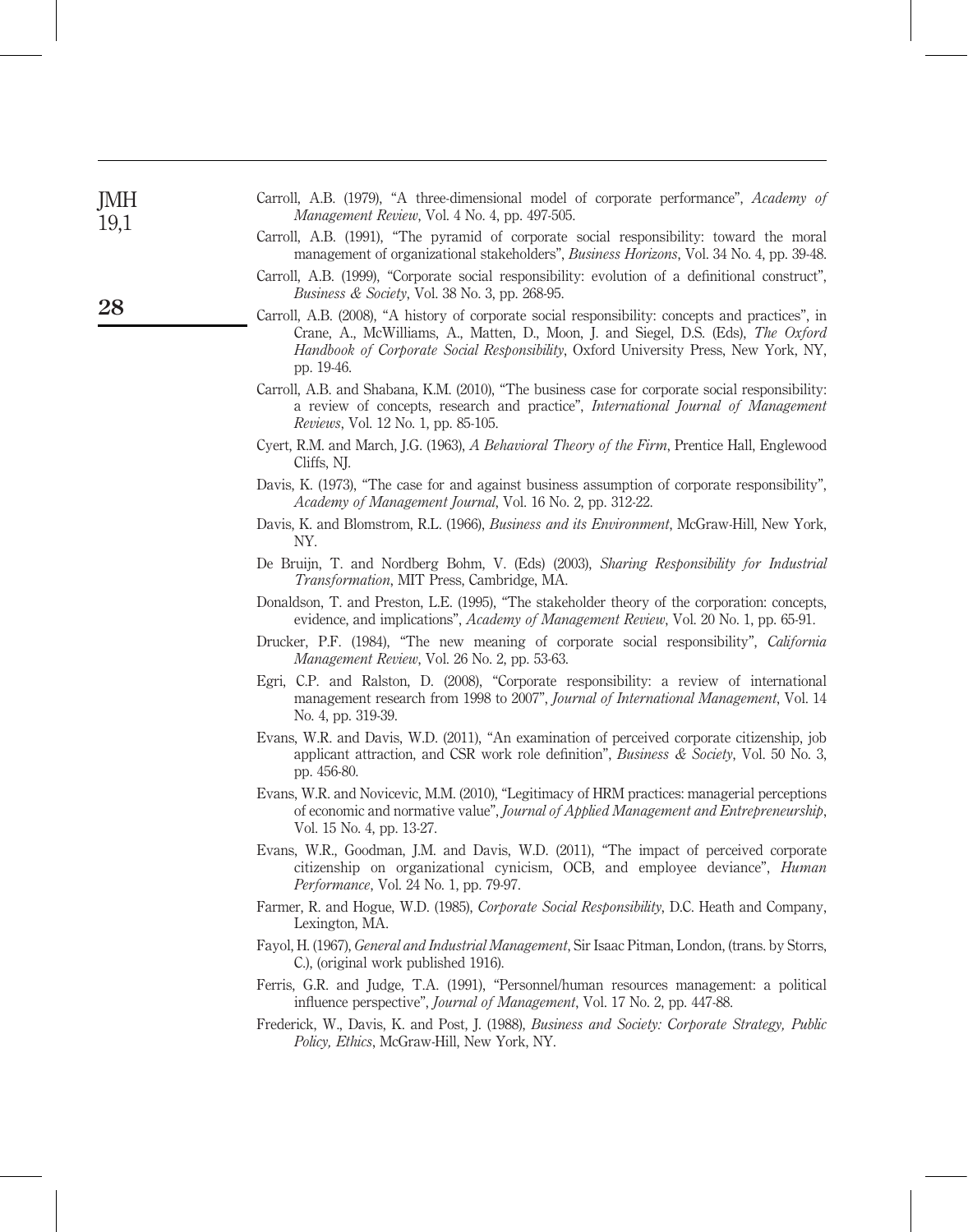- Friedman, M. (1970), "The social responsibility of business is to increase its profits", New York Times, 13 September, pp. 122-6.
- Follett, M.P. (1924), Creative Experience, Peter Smith, New York, NY, (reprinted 1951).
- Ford, H. (1922), My Life and Work, Doubleday, Page & Company, Garden City, NY.
- Freeman, R. (1984), Strategic Management: A Stakeholder Approach, Pitman, Boston, MA.
- Frooman, J. (1999), "Stakeholder influence strategies", Academy of Management Review, Vol. 24 No. 2, pp. 191-205.
- Frynas, J.G. (2008), "Corporate social responsibility and international development: critical assessment", Corporate Governance, Vol. 16 No. 4, pp. 274-81.
- Fryxell, G. and Dooley, R. (1997), "Saving the commons: a behavioral simulation for experiencing the role of collaboration and trust in devising workable solutions to environmental and other social issues", in Post, J. and Waddock, S. (Eds), Research in Corporate Social Performance and Policy, Supplement 2, JAI Press, Greenwich, CT, pp. 149-83.
- Gabor, A. and Mahoney, J. (2010), "Chester Barnard and the systems approach to nurturing organizations", Vol. 0102, Working paper #0102, University of Illinois at Urbana-Champaign, Champaign, IL.
- Gantt, H. (1919), Organizing for Work, Harcourt, Brace and Howe, New York, NY.
- Garcia-Castro, R., Arino, M.A. and Canela, M.A. (2010), "Does social performance really lead to financial performance? Accounting for endogeneity", Journal of Business Ethics, Vol. 92 No. 1, pp. 107-26.
- Ginzell, L., Kramer, R. and Sutton, R. (1992), "Organizational impression management as a reciprocal process: the neglected role of the organizational audience", Research in Organizational Behavior, Vol. 15, JAI Press, Greenwich, CT, pp. 227-66.
- Heald, M. (1970), The Social Responsibility of Business: Company and Community, 1900-1960, Case-Western Reserve University Press, Cleveland, OH.
- Hoffman, R.C. (2007), "Corporate social responsibility in the 1920s: an institutional perspective", Journal of Management History, Vol. 13 No. 1, pp. 55-61.
- Humphreys, J.H. and Einstein, W.O. (2003), "Nothing new under the sun: transformational leadership from a historical perspective", Management Decision, Vol. 41 No. 1, pp. 85-95.
- Jensen, T. and Sandstrom, J. (2011), "Stakeholder theory and globalization: the challenges of power and responsibility", Organization Studies, Vol. 32 No. 4, pp. 473-88.
- Johnson, R. and Greening, D. (1999), "The effects of corporate governance and institutional ownership types on corporate social performance", Academy of Management Journal, Vol. 42 No. 5, pp. 564-76.
- Jones, T.M. (1995), "Instrumental stakeholder theory: a synthesis of ethics and economics", Academy of Management Review, Vol. 20 No. 2, pp. 404-37.
- Karnani, A. (2010), "The case against corporate social responsibility", WSJ.com, available at: http://online.wsj.com/article/SB10001424052748703338004575230112664504890.html (accessed 16 May 2011).
- Karnes, R.E. (2009), "A change in business ethics: the impact on employer-employee relations", Journal of Business Ethics, Vol. 87 No. 2, pp. 189-97.
- Katz, D. and Kahn, R. (1978), The Social Psychology of Organizations, Wiley, New York, NY.
- Lamond, D. (2004), "A matter of style: reconciling Henri and Henry", Management Decision, Vol. 42 No. 2, pp. 330-56.
- Luthans, F. and Hodgetts, R. (1972), Social Issues in Business, Macmillan, New York, NY.

29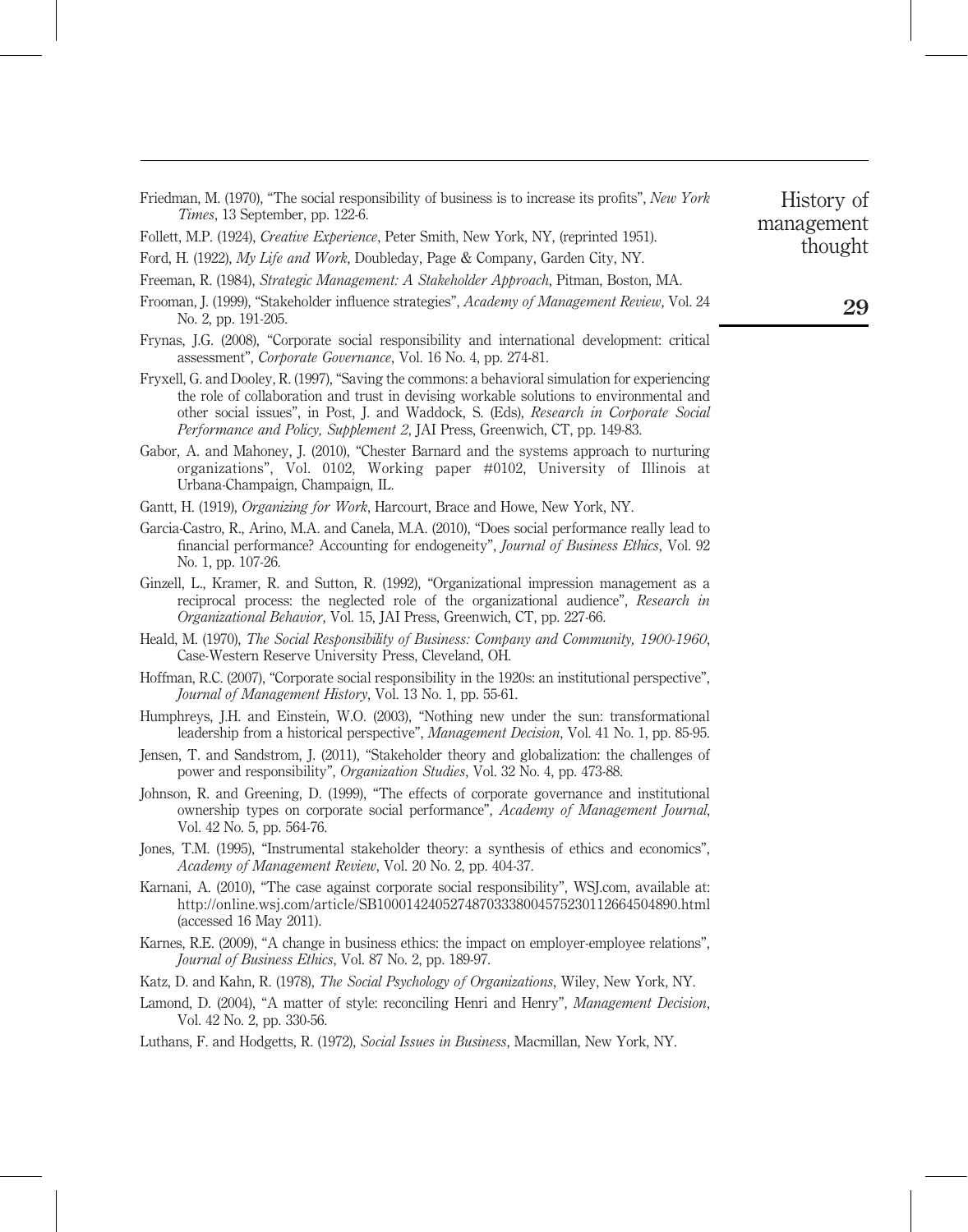| JMH  | McWilliams, A. and Siegel, D. (2001), "Corporate social responsibility: a theory of the firm<br>perspective", Academy of Management Review, Vol. 26 No. 1, pp. 117-27.                                                                       |
|------|----------------------------------------------------------------------------------------------------------------------------------------------------------------------------------------------------------------------------------------------|
| 19,1 | Maignan, I. and Ralston, D. (2002), "Corporate social responsibility in Europe and the US:<br>insights from businesses' self-presentations", Journal of International Business Studies,<br>Vol. 33 No. 3, pp. 497-514.                       |
| 30   | Margolis, J.D. and Walsh, J.P. (2001), People and Profits? The Search for a Link Between a<br>Company's Social and Financial Performance, Lawrence Erlbaum Associates, Mahwah,<br>NJ.                                                        |
|      | Marens, R. (2008), "Recovering the past: reviving the legacy of the early scholars of corporate<br>social responsibility", <i>Journal of Management History</i> , Vol. 14 No. 1, pp. 56-72.                                                  |
|      | Miles, R. (1987), Managing the Corporate Social Environment: A Grounded Theory, Prentice Hall,<br>Englewood Cliffs, NJ.                                                                                                                      |
|      | Mitchell, R.K., Agle, B.R. and Wood, D.J. (1997), "Toward a theory of stakeholder identification<br>and salience: defining the principle of who and what really counts", Academy of<br>Management Review, Vol. 22 No. 4, pp. 853-86.         |
|      | Moriarty, B. (2010), "Why everyone distrusts both business and government", Forbes.com,<br>available at: www.forbes.com/2010/04/26/business-government-trust-leadership-<br>citizenship-ethisphere_2.html (accessed 20 January 2010).        |
|      | Nattrass, B. and Altomare, M. (1999), The Natural Step for Business: Wealth, Ecology and the<br>Evolutionary Corporation, New Society Publishers, Gabriola Island, BC.                                                                       |
|      | Nider, J. (1966), <i>On the Contracts of Merchants</i> , University of Oklahoma Press, Norman, OK,<br>(trans. by Reeves, C., Shuman, R. Ed.) (original work published 1468).                                                                 |
|      | Novicevic, M.M., Bynum, L.A., Hayek, M. and Fang, T. (2011), "Integrating Barnard's and<br>contemporary view of industrial relations and HRM", Journal of Management History,<br>Vol. 17 No. 1, pp. 126-38.                                  |
|      | Novicevic, M.M., Davis, W.D., Dorn, F., Buckley, M.R. and Brown, J. (2005), "Barnard on<br>conflicting responsibilities of executives: implications for authentic leadership",<br><i>Management Decision, Vol. 43 No. 10, pp. 1396-409.</i>  |
|      | Novicevic, M.M., Harvey, M., Buckley, M.R., Wren, D. and Pena, L. (2007), "Communities of<br>creative practice: Follett's original conceptualization", International Journal of Public<br><i>Administration</i> , Vol. 30 No. 4, pp. 367-85. |
|      | Novicevic, M.M., Sloan, H., Duke, A., Holmes, E. and Breland, J. (2006), "Customer relationship<br>management: Barnard's foundations", Journal of Management History, Vol. 12 No. 3,<br>pp. 306-18.                                          |
|      | Nussbaum, B. (2002), "Can trust be rebuilt? America is in shock, but the corporate clean-up is<br>well under way", <i>Business Week</i> , 8 July, p. 32.                                                                                     |
|      | Orlistizky, M., Schmidt, F.L. and Rynes, S.L. (2003), "Corporate social and financial performance:<br>a meta-analysis", <i>Organization Studies</i> , Vol. 24 No. 3, pp. 403-41.                                                             |
|      | Peterson, D.K. (2004), "The relationship between perceptions of corporate citizenship and<br>organizational commitment", Business & Society, Vol. 43 No. 3, pp. 296-319.                                                                     |
|      | Pfeffer, J. and Salancik, G.R. (1978), The External Control of Organizations, Harper & Row, New<br>York, NY.                                                                                                                                 |
|      | Portugal, E. and Yukl, G. (1994), "Perspectives on environmental leadership", Leadership<br>Quarterly, Vol. 5 Nos 3-4, pp. 271-6.                                                                                                            |
|      | Randel, A.E. (2002), "The maintenance of an organization's socially responsible practice",<br>Business & Society, Vol. 41 No. 1, pp. 61-83.                                                                                                  |
|      |                                                                                                                                                                                                                                              |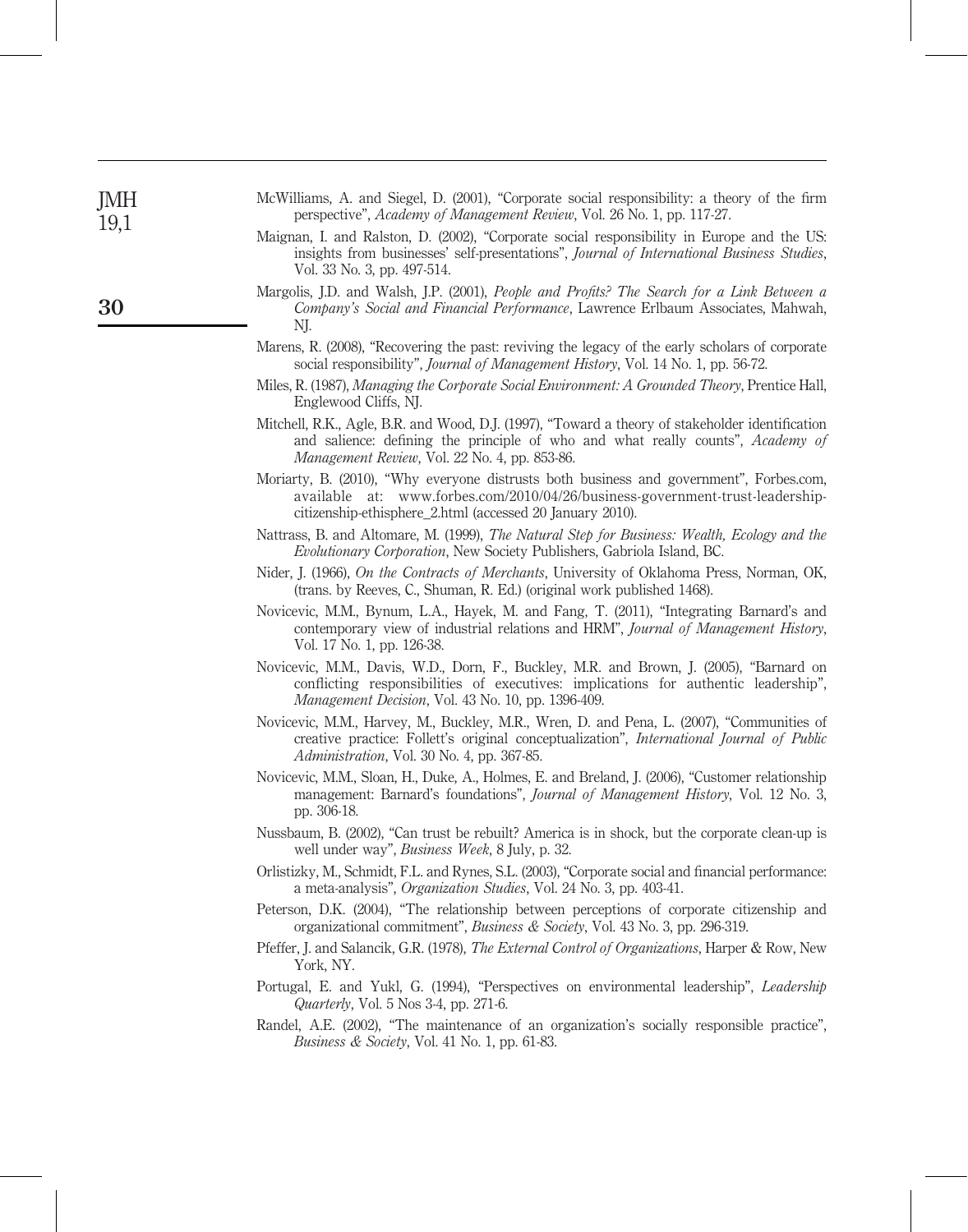Reich, R.B. (1998), "The new meaning of corporate social responsibility", California Management Review, Vol. 40 No. 2, pp. 8-17.

Romm, J.J. (1994), Lean and Clean Management, Kodansha America, New York, NY.

- Russo, M.V. and Fouts, P.A. (1997), "A resource-based perspective on corporate environmental performance and profitability", Academy of Management Journal, Vol. 40 No. 2, pp. 534-59.
- Schillaci, A. Jr and Radler, L. (2000), "Internal investigations: a proactive approach to compliance", Healthcare Financial Management, Vol. 54, pp. 58-60.
- Selznick, P. (1957), Leadership in Administration, Harper and Row, New York, NY.
- Selznick, P. (1992), The Moral Commonwealth: Social Theory and the Promise of Community, University of California Press, Berkeley, CA.
- Shafritz, J.M. and Ott, J.S. (2001), The Classics of Organization Theory, Wadsworth, Belmont, CA.
- Sharma, S. and Ruud, A. (2003), "On the path to sustainability: integrating social dimensions into the research and practice of environmental management", Business Strategy and the Environment, Vol. 12 No. 4, pp. 205-14.
- Shrivastava, P. (1994), "Ecocentric leadership in the 21st century", Leadership Quarterly, Vol. 5, pp. 223-6.
- Strand, R. (1983), "A systems paradigm of organizational adaptations to the social environment", Academy of Management Review, Vol. 8 No. 1, pp. 90-6.
- Suchman, M.C. (1995), "Managing legitimacy: strategic and institutional approaches", Academy of Management Review, Vol. 20 No. 3, pp. 571-610.
- Sundaram, A.K. and Inkpen, A.C. (2004), "The corporate objective revisited", Organization Science, Vol. 15 No. 3, pp. 350-63.
- Swanson, D. (1999), "Toward an integrative theory of business and society: a research strategy for corporate social performance", Academy of Management Review, Vol. 24 No. 3, pp. 506-21.
- Taylor, F.W. (1911), The Principles of Scientific Management, Harper & Brothers Publishers, New York, NY.
- Taylor, F.W. (1912), Hearings before Special Committee of the House of Representatives to Investigate Taylor and Other Systems of Shop Management under Authority of H. Res. 90, Government Printing Office, Washington, DC.
- Tuzzolino, F. and Armandi, B. (1981), "A need-hierarchy framework for assessing corporate social responsibility", Academy of Management Review, Vol. 6 No. 1, pp. 21-8.
- Udall, S.L. (1963), The Quiet Crisis, Holt, Rinehart and Winston, New York, NY.
- Vandermerwe, S. and Oliff, M.D. (1990), "Customers drive corporations green", Long Range Planning, Vol. 23 No. 6, pp. 10-16.
- Van Fleet, D.D. and Wren, D.A. (2005), "Teaching history in business schools: 1982-2003", Academy of Management Learning and Education, Vol. 4 No. 1, pp. 44-56.
- Waddock, S.A. (2008), "Building a new institutional infrastructure for corporate responsibility", Academy of Management Perspectives, Vol. 22 No. 3, pp. 87-108.
- Wartick, S.L. and Cochran, P.L. (1985), "The evolution of the corporate social performance model", Academy of Management Review, Vol. 10 No. 4, pp. 758-69.
- Werther, W.B. and Chandler, D.B. (2006), Strategic Corporate Social Responsibility: Stakeholders in a Global Environment, Sage Publications, Thousand Oaks, CA.
- Whadcock, I. (2008), "Just good business", The Economist, Vol. 386, pp. 3-6.